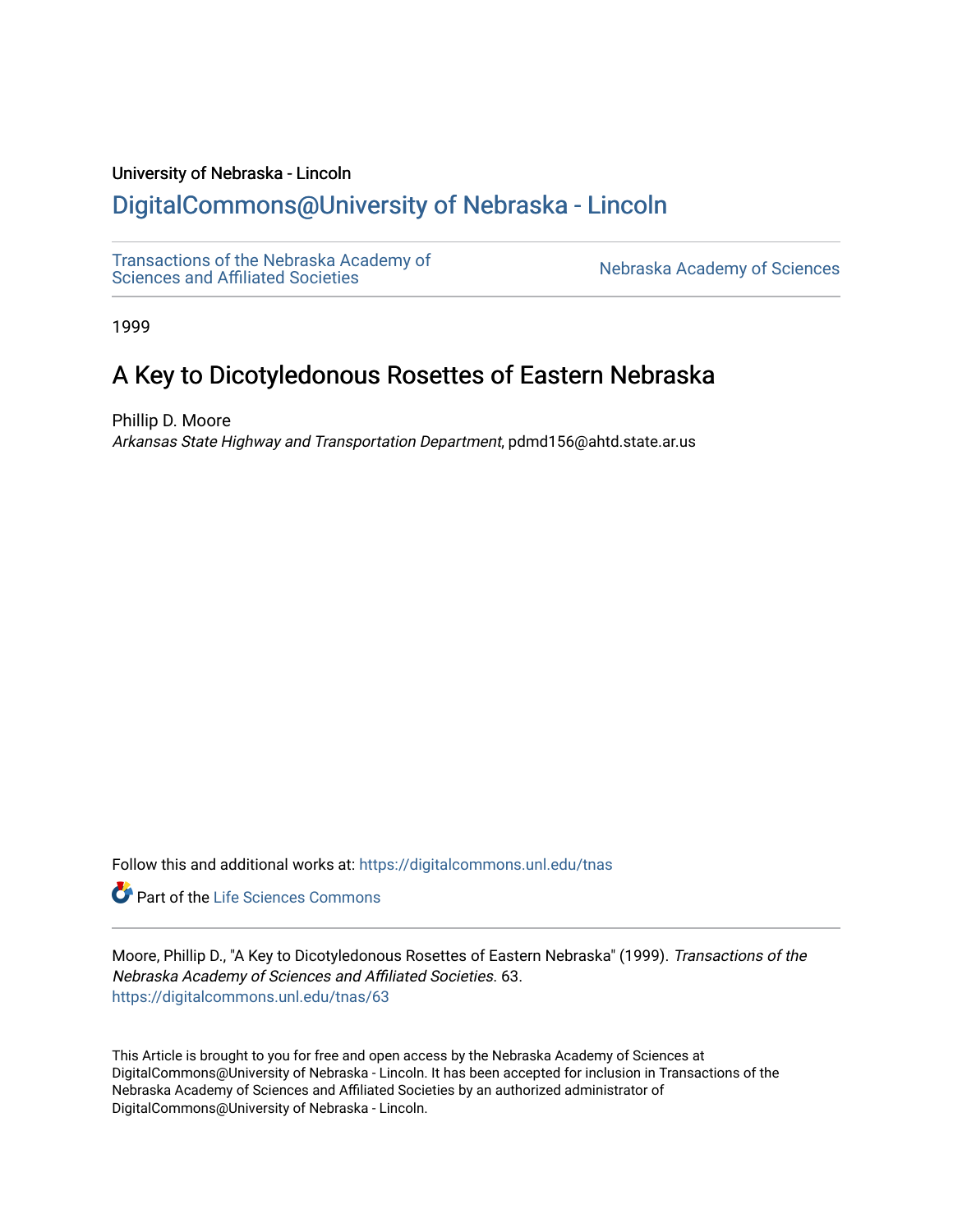## A KEY TO DICOTYLEDONOUS ROSETTES OF EASTERN NEBRASKA

**Phillip D. Moore** 

Arkansas State Highway and Transportation Department Environmental Division 10324 Interstate 30 - P. O. Box 2261 Little Rock, Arkansas 72203-2261 pdmd156@ahtd.state.ar.us

#### *ABSTRACT*

This paper provides a key to the identification of rosettes of 113 species of 56 genera of dicotyledonous flowering plants in eastern Nebraska. The key is based on observations of fresh and dried specimens collected from 1977 to 1990. Rosettes were identified from personal experience, by growing seeds or transplanted rosettes in a greenhouse, or by comparison and association with mature plants found growing with the rosettes. Key characteristics taken from dried specimens included leaf shape, leaf size, marginal configuration, surface vestiture, venation pattern, and subterranean morphology while characteristics observed in the field included distribution, habitat, odor, and presence or absence of latex.

t t t

Many flowering plants spend a large portion of their life cycles at a juvenile or non-flowering stage of development. Most biennials, for example, form rosettes of leaves as the only above-ground structures during their first year of growth; this form often persists for much of the year. Many herbaceous perennials also restrict above-ground structures to leaves for the first year, or in some cases for several years. Some perennials, particularly scapose perennials, continue to form rosettes throughout their life cycles. Additionally, a few annuals form early-season rosettes; winter annuals, in particular, may form leaf rosettes in the fall and flowering stems in the spring.

Since angiosperms have been classified principally on the basis of floral or fruiting structures, vegetative characteristics are often neglected (Hickey and Wolfe 1975). When vegetative features are used in identification, the characteristics are those of plants in a flowering or fruiting stage; however other stages of development may also provide useful taxonomic information. For example, Frankton and Moore (1961) have pointed out that the best foliage differences between *Cirsium*  *flodmanii* (Rydb.) Arthur and C. *undulatum* (Nutt.) Spreng. are found in the rosettes and that reliance on characteristics of the stem leaves and on involucral size in taxonomic keys has led to frequent misidentifications of herbarium specimens.

Identification of flowering plants at non-flowering stages is not an easily-developed skill. Since few references are available, long-term familiarity with taxa at various stages is necessary. With some plants, the rosette leaves (or leaves similar to the rosette leaves) persist as basal leaves on the mature plants, making identification straightforward by allowing comparisons between these vegetative parts. With other plants, however, the rosette leaves are deciduous. For these species, a rosette may be difficult to identify, even by those who are thoroughly familiar with the flowering plant, since the adult plant may have no comparable vegetative parts.

Identification of immature plants is often important in various fields of science, including ecology and agronomy. For example, many rosette-forming plants are weedy species that can affect crop production. A key for identifying such plants before they produce flowers and seeds is potentially valuable. The purpose ofthis study was to supply such a key for the identification of rosettes for eastern Nebraska.

#### METHODS AND MATERIALS

#### Rosettes

In this study, "rosette" is used to mean a herbaceous, terrestrial, acaulescent cluster of leaves. Plants with compound and strongly petiolate leaves are included here, even though clusters of these types of leaves are only occasionally called rosettes. Also included are a few caulescent plants that have leaf clusters that might be confused with rosettes because of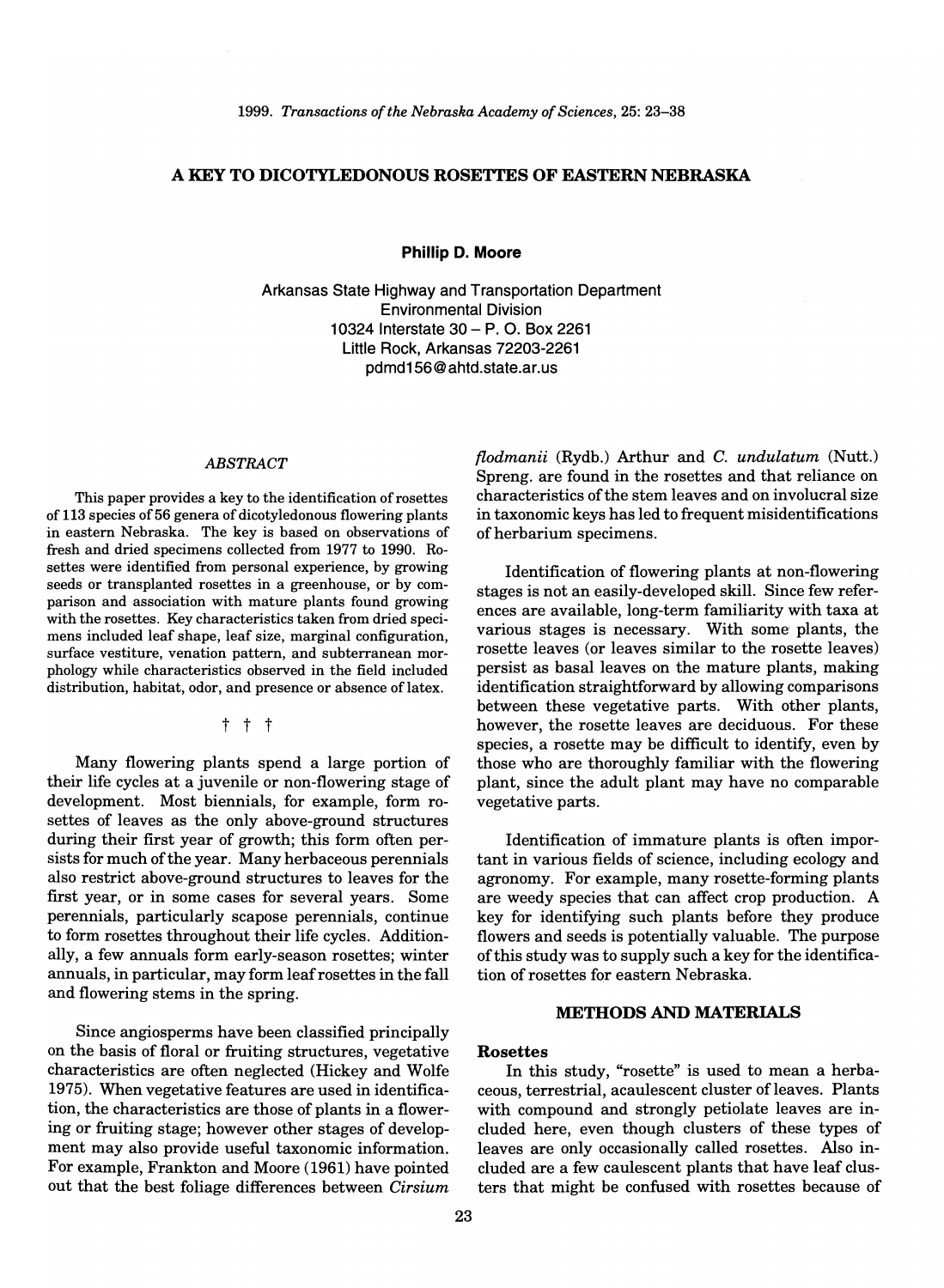short internodes. Monocotyledonous rosettes and young seedlings are excluded, as are rosettes that were consistently associated with a stem.

#### Collections

The area considered in this study was approximately the eastern third of Nebraska, from the Missouri River west to about 98° 43' west longitude, excluding Boyd and Holt counties. Taxa were included in this study based on their occurrence within this area whether determined by collections or by records previously published by the Great Plains Flora Association (1977,1986).

Specimens were collected from October, 1988, through July, 1990, mostly from August through November 1989. Field study was done most intensively in Douglas County, Nebraska, but field observations and collections were also made in the following Nebraska counties: Burt, Cass, Colfax, Dodge, Greeley, Jefferson, Knox, Lancaster, Nemaha, Nuckolls, Pawnee, Platte, Richardson, Sarpy, Saunders, Seward, Webster, and Wheeler. Approximately 500 collections were made for this study, each collection consisting of one to about one dozen rosettes. In order to obtain representative specimens for taxa known to occur in eastern Nebraska but difficult to locate, a number of collections from outside this area were included. Most of these were collected by me in Brown and Cherry counties, Nebraska, in September and October, 1989; by David Sutherland in Keith County, Nebraska, in July and August, 1989; and by Barbara Wilson in Page, Montgomery, Taylor, and Dickinson counties, Iowa, from September, 1989, to August, 1990.

Specimens were pressed and dried and deposited in the herbarium of the University of Nebraska at Omaha (OMA). Where practical, about half of the rosettes collected from each population were transplanted to the greenhouse at the University of Nebraska at Omaha and allowed to mature so that they could be identified with certainty.

#### Identification

Initial identifications of rosettes were based on my personal experience or that of David Sutherland, Thomas Bragg, or Barbara Wilson. Rosettes identified in this manner were compared with vegetative characteristics of specimens from the OMA herbarium. In the event that identification was not certain, one or more of the three following methods were used to identify rosettes: 1. Rosettes transferred to the greenhouse were identified as they flowered. 2. Morphological features of rosettes were compared to flowering or fruiting plants found in the same area or to herbarium specimens with the same kinds of dried fruits and stems as those found in the same area. 3. Rosettes were grown in the greenhouse from seed gathered from mature fruiting plants and compared with unknown rosettes. Nomenclature and taxonomic interpretations throughout this study follow the Great Plains Flora Association (1986).

#### Observations and measurements

Characters obtained from field notes included distribution, habitat, odor, and presence or absence of latex. Characters obtained from direct observation included leaf organization, shape, marginal configurations, venation patterns, surface vestiture, and subterranean morphology. Terms used in the following key are derived from Hickey (1973,1979), Hickey and Wolfe (1975), Lawrence (1951), Paine (1978), Radford et al. (1974), and Theobald et al. (1979).

#### KEY TO THE ROSETTES

In the following key, all characteristics are those of the rosettes. Seedlings and basal rosettes of mature plants may not key to the correct name. A number of characteristics should be noted in the field before a specimen is pressed and dried. These include the habitat, the odor, the presence of milky juice, and the morphology of subterranean parts, particularly if these are not included in the collection. Trichomes need to be viewed with a magnification of at least 10 power. When a characteristic requires magnification higher than 10 power, or when a characteristic other than those referring to trichomes requires magnification, a suggested minimum magnification is indicated parenthetically (e.g.30x). Nomenclatural citations are not given in the key but may be sought in Great Plains Flora Association (1986). Detailed descriptions of the rosettes may be found in Moore (1990). Terms used in the following key are defined in the glossary that follows it. Because of morphological variation, some species key in more than one group.

#### Key to the Groups

|  | 1 All leaves simple, sometimes deeply lobed but never compound, decompound or more than once dissected. |
|--|---------------------------------------------------------------------------------------------------------|
|  |                                                                                                         |
|  | 2 Margins without stout spines, spinulose at most, the plants not difficult to handle.                  |

- 3 Plants with milky juice .................................................................................................... GROUP 2, p. 26
	- 3 Plants without milky juice, or apparently so.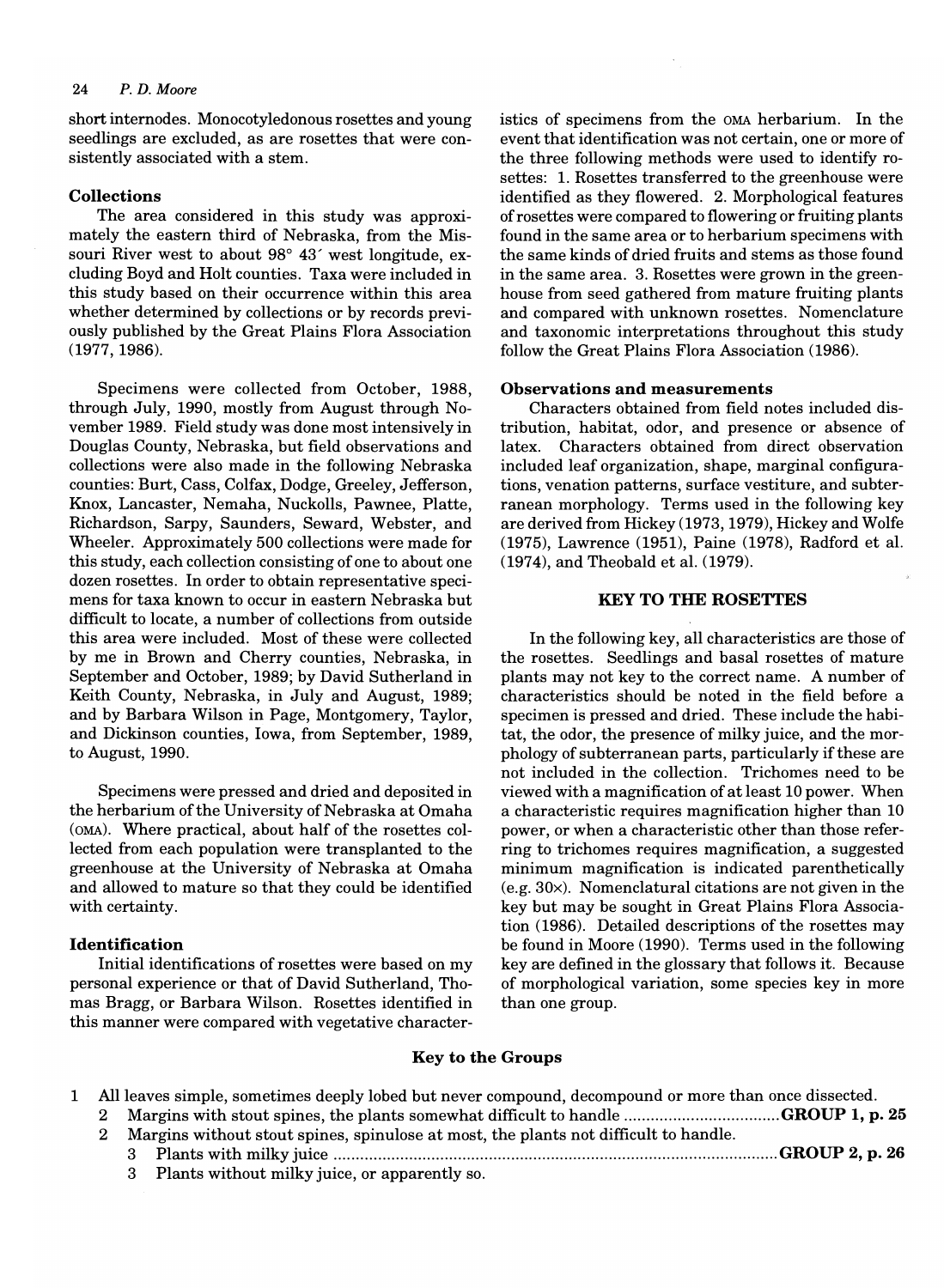| $\overline{4}$   | Lower surface of blade densely white-tomentose, the tomentum obvious and immediately appar-                   |
|------------------|---------------------------------------------------------------------------------------------------------------|
| 4                | Lower surface of blade glabrous or hairy but not densely white-tomentose, or not obviously so.                |
|                  | 5 Leaves with branched or dolabriform hairs; these may be mixed with other types of hairs,                    |
|                  | very small, or somewhat difficult to locate (check the leaf margins and petiolar portions)                    |
|                  |                                                                                                               |
|                  | Leaves glabrous or with simple (unbranched) hairs.<br>5                                                       |
|                  | Upper surface of blade distinctly rough-scabrous or rough-hairy (try rubbing from apex to<br>6.               |
|                  |                                                                                                               |
|                  | Upper surface of blade not rough, or not distinctly so.<br>6                                                  |
|                  | 7 Leaves with a mustard-oil odor (crush some of the foliage and/or split open the                             |
|                  |                                                                                                               |
|                  | Leaves without a mustard odor.<br>$7\phantom{.}$                                                              |
|                  | 8 Venation parallelodromous or perfect acrodromous, with primary or strong                                    |
|                  | secondary veins converging toward the apex, and the leaves not lobed or divided                               |
|                  |                                                                                                               |
|                  | Venation various but not as above, or some leaves lobed to divided.<br>8                                      |
|                  | 9                                                                                                             |
|                  | Margins of some leaves toothed or cut.<br>9                                                                   |
|                  | 10 Some or all leaves palmately or ternately cut GROUP 9, p. 31                                               |
|                  | 10 Leaves not palmately cut.                                                                                  |
|                  | 11 Base cordate or truncate, and leaves not pinnately cut                                                     |
|                  |                                                                                                               |
|                  | 11 Base tapering, or some leaves pinnately cut.                                                               |
|                  | 12 Petioles distinct, usually more than half as long as the blade                                             |
|                  |                                                                                                               |
|                  | 12 Petioles strongly winged, or short, less than half as long as the                                          |
|                  |                                                                                                               |
|                  | At least one leaf compound, decompound, or dissected.                                                         |
|                  | 13 Leaves not strongly organized into distinct leaflets, dissected, the ultimate divisions mostly less than 1 |
|                  |                                                                                                               |
|                  | 13 Leaves with distinct leaflets, the divisions broad, usually more than 2 cm wide.                           |
|                  | 14 Leaves pinnately compound, or ternately decompound, if trifoliolate then the leaflets deeply lobed to      |
|                  |                                                                                                               |
|                  |                                                                                                               |
|                  |                                                                                                               |
|                  | GROUP 1: Leaf margins with stout spines.                                                                      |
|                  |                                                                                                               |
|                  | Plants without yellow juice; lower surface not spiny.                                                         |
| $\boldsymbol{2}$ | Upper blade surface prickly; some marginal spines very long, often longer than 5 mm, to about 10 mm           |
|                  |                                                                                                               |
| $\boldsymbol{2}$ | Upper surface not prickly; marginal spines to about 5 mm long.                                                |
|                  |                                                                                                               |
| 3                | Rosettes taprooted (sometimes also arising from creeping roots).                                              |
|                  | 4 Leaves not tomentose; plants introduced ruderals.                                                           |
|                  |                                                                                                               |

- 5 Lower surface of blade glabrous or glabrate .................................................... *Carduus nutans*
- 5 Lower surface, or at least the midvein, villous ...................................... *Carduus acanthoides*
- 4 Leaves densely white-tomentose, at least on the lower surface; plants native.
	- 6 Upper surface of blade green, glabrate or deciduously floccose-tomentose, much less hairy than the lower surface; margin often unlobed or remotely lobed, if lobed the segments usually somewhat flat, sometimes strongly undulate-lobed.
		- 7 Upper surface glabrate to thinly pubescent, usually puberulent with short multicellular hairs, dull green; rosettes taprooted or forming tubers in late fall ... *Cirsium altissimum*
		- 7 Upper surface deciduously floccose-tomentose to arachnoid, or glabrous, but not puberulent, usually shiny green but becoming dull green with age; rosettes often arising from creeping roots, but individual rosettes taprooted ................................. *Cirsium flodmanii*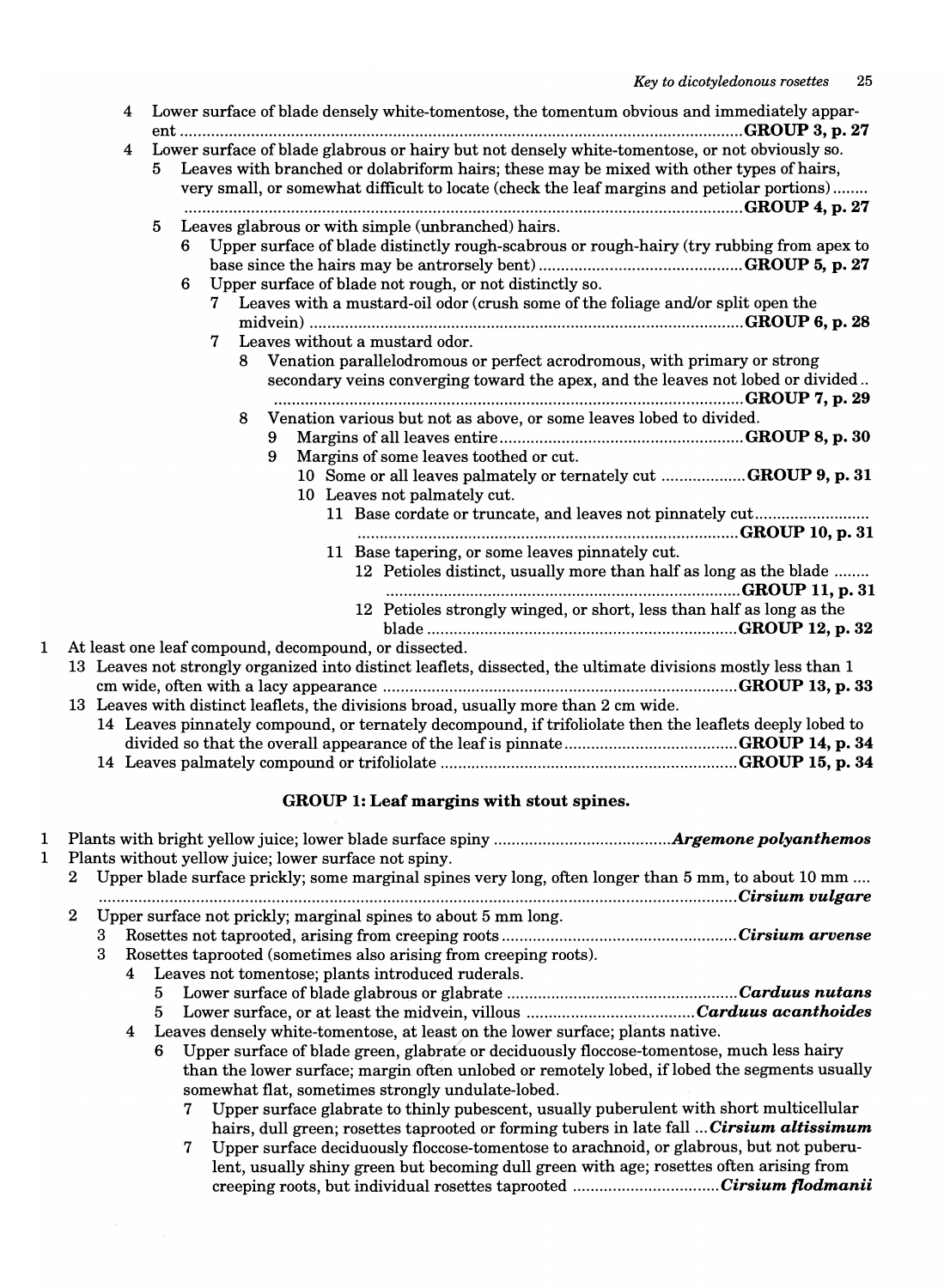- 6 Upper surface grayish, densely and persistently tomentose, almost as hairy as the lower surface; margins strongly undulate-lobed, unlobed only on young plants.
	- 8 Segments narrow, oblong, longer than broad, somewhat remote; unlobed leaves I-nerved or camptodromous ................................................................................... *Cirsium canescens*
	- 8 Segments broad, irregular, usually deltoid, mostly crowded; unlobed leaves strongly pinnately veined, craspedodromous .................................................... *Cirsium undulatum*

## GROUP 2: Plants with milky juice.

1 Margins prickly, spinulose-toothed.

- 2 Margins weakly spinulose-toothed; plants not ruderal, usually in prairie; midvein usually somewhat pubescent; if pinnately lobed or parted then the margin of the sinuses usually rounded and entire; leaves somewhat leathery and firm ........................................................................................ *Lactuca ludoviciana*
- 2 Margins strongly spinulose-toothed; plants ruderal, usually in disturbed, cultivated, or moist places; midvein glabrous, or weakly puberulent; if pinnately lobed or parted then the margin of the sinuses often spinulose-toothed; leaves thin.

3 Perennials with deep, creeping roots; leaves often lyrate-pinnatifid, the terminal lobes more or less narrowly oblong with a rounded apex, leaves sometimes oblanceolate, but not generally spatulate ..... ............................................................................................................*........................... Sonchus arvensis* 

- 3 Annuals with a taproot; leaves oblanceolate-spatulate to lyrate-pinnatifid, the terminal lobes not narrowly oblong, mostly deltoid or suborbiculate, apex rounded or pointed. [NOTE: The following species are often difficult to separate with confidence; leaves of *Sonchus asper* are sometimes lyratepinnatifid with a deltoid terminal lobe, but the margins are usually more densely and strongly spined.]
	- 4 Leaves frequently oblanceolate-spatulate, apices often rounded; when lyrate-pinnatifid, the terminal lobes often suborbiculate or elliptic, sometimes deltoid; projections mostly 4-6 per cm, 0.5-2.0 mm long ........................................................................................................*... Sonchus asper*
	- 4 Leaves usually lyrate-pinnatifid, the terminal lobes mostly deltoid with a pointed apex; projections mostly 3-5 per cm, to 1.5 mm long ............................................................ *Sonchus oleraceus*

## 1 Margins not at all spiny.

- 5 Leaves linear, more than 20 times longer than broad .................................................. *Tragopogon dubius*
- 5 Leaves not linear, less than 20 times longer than broad.
	- 6 Blades less than 3 times longer than broad; petiole long, more than  $\frac{1}{2}$  times the length of the blade; base cordate or truncate ...................................................... *....................................... Lactuca floridana*
	- 6 Blades mostly more than 3 times longer than broad; petiole winged, short, or lacking, seldom more than  $\frac{1}{2}$  times the length of the blade; base not cordate.
		- 7 Midvein rounded, without a prominent ridge; juice white; blades often distinctly runcinate, lobes often directed basally, teeth directed basally or spreading; ifblades pinnatifid the sinuses between larger segments more or less sharply toothed; introduced ruderals of lawns, roadsides, and waste ground, occasionally in disturbed woodlands or prairies.
			- Mature leaves glabrous to hirsute below; blades only moderately thin; leaves oblanceolate to variously pinnately cut, but often lyrate-runcinate, sometimes complex-lobed with prominent secondary lobes on larger segments; teeth mostly spreading (rosettes commonly confused with *Taraxacum*, especially when the blades are glabrous and oblanceolate or runcinate) ......
			- ........................................................................................................................ *Cichorium intybus*  8 Mature leaves glabrous or sparsely hairy, never hirsute; blades very thin; leaves oblanceolate to pinnately cut, but frequently runcinate-pinnatifid, only occasionally lyrate, never distinctly complex-lobed; teeth often directed basally ............................... *Taraxacum officinale*
		- 7 Midvein more or less triangular in cross section, with a single prominent ridge below; juice white or brownish; most teeth or lobes usually spreading, not distinctly runcinate; if pinnatifid the margins of the sinuses between larger segments mostly broadly rounded and more or less entire; native plants of prairies or woodlands, or introduced ruderals of waste places.
			- 9 Juice white; lower midvein glabrous or with stiff bristles, never hirsute; annuals or winter annuals with short-lived rosettes; introduced ruderals of waste places *........ Lactuca serriola*
			- 9 Juice brownish; lower midvein glabrous to hirsute, never with stiff bristles; biennials with first-year rosettes; native plants of woodlands, woodland edge, or prairies. [NOTE: Although vegetative characteristics of the following species of *Lactuca* overlap, many plants may be recognized with some degree of confidence.]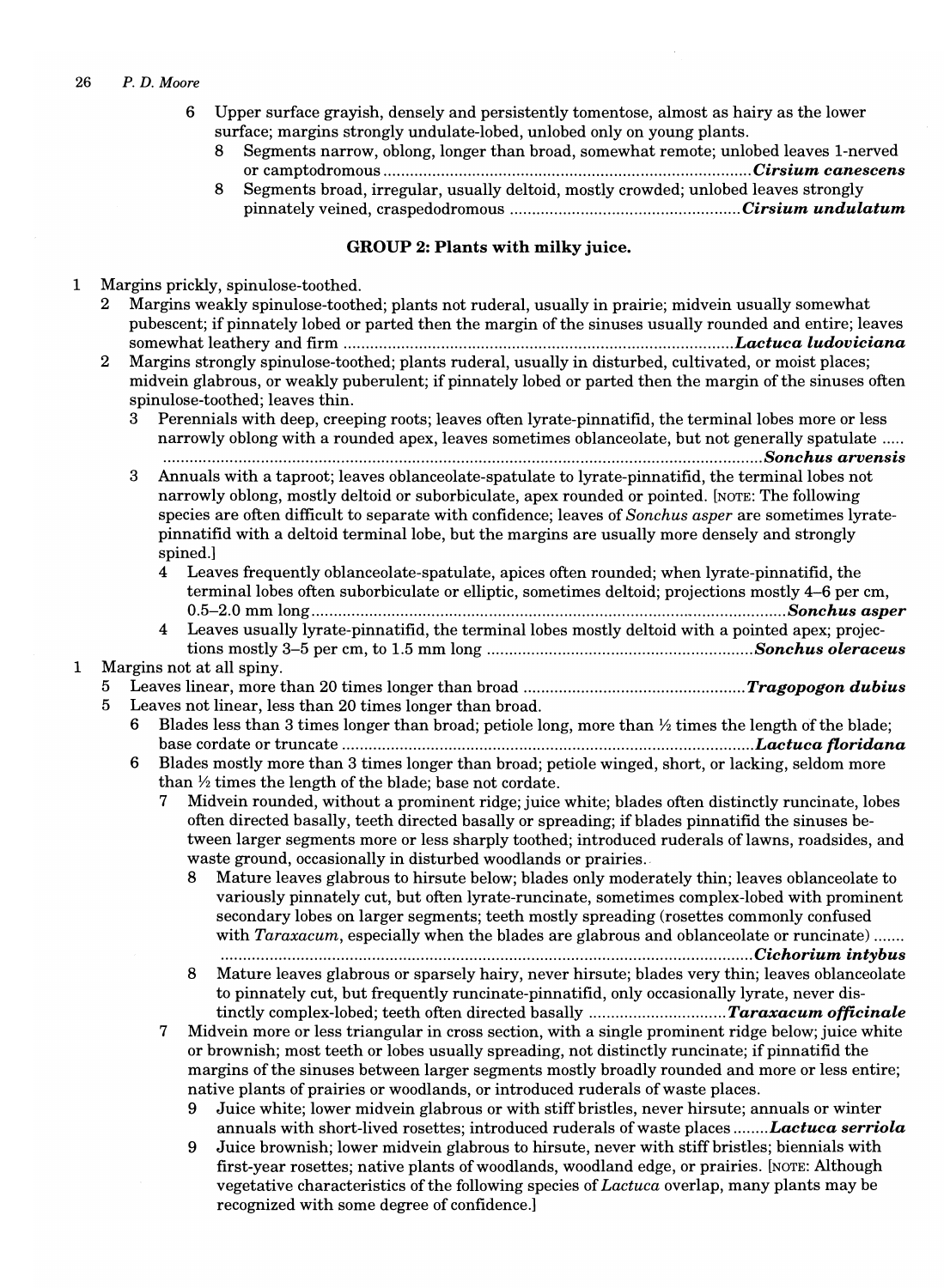- 10 Plants usually in woodlands or edge, sometimes in disturbed prairies; blades thin, weakly leathery at most; teeth not spinulose, calloused at most .....*. Lactuca canadensis*
- 10 Plants in prairies; blades somewhat leathery; teeth weakly spinulose or merely calloused .......................................................................... -.............. *..................... Lactuca ludoviciana*

## GROUP 3: Lower leaf surface white-tomentose

| $\mathbf{1}$<br>$\mathbf{1}$ |                                       |        |                                  |                     | Leaves not pinnately cut.                                                                                                                                                                                                                                                                                                                                      |                                                                                                                                                                                       |
|------------------------------|---------------------------------------|--------|----------------------------------|---------------------|----------------------------------------------------------------------------------------------------------------------------------------------------------------------------------------------------------------------------------------------------------------------------------------------------------------------------------------------------------------|---------------------------------------------------------------------------------------------------------------------------------------------------------------------------------------|
|                              | $\bf{2}$                              |        |                                  |                     |                                                                                                                                                                                                                                                                                                                                                                |                                                                                                                                                                                       |
|                              | $\overline{2}$                        | 3<br>3 | $\overline{4}$<br>$\overline{4}$ | Base tapering.<br>5 | Leaves more than 5 times longer than broad, including the petiole  Hymenopappus scabiosaeus<br>Leaves less than 5 times longer than broad (stoloniferous except Eriogonum).<br>Leaves 1-nerved or obscurely 3-nerved, less than 2 cm wide.<br>Upper surface of larger leaves glabrate or glabrescent, clearly less hairy than the lower<br>Antennaria neglecta |                                                                                                                                                                                       |
|                              |                                       |        |                                  | 5                   | Upper surface arachnoid-floccose, nearly as hairy as the lower.<br>6 Leaves spatulate; plants stoloniferous and mat forming, not taprooted                                                                                                                                                                                                                     |                                                                                                                                                                                       |
|                              |                                       |        |                                  |                     | 6 Leaves oblong or elliptic; plants not stoloniferous, taprooted Eriogonum annuum                                                                                                                                                                                                                                                                              |                                                                                                                                                                                       |
|                              |                                       |        |                                  |                     | <b>GROUP 4: Plants with branched or dolabriform hairs.</b>                                                                                                                                                                                                                                                                                                     |                                                                                                                                                                                       |
| 1<br>1                       | $\mathbf{2}$<br>$\mathbf{2}^{\prime}$ |        |                                  |                     | At least some leaves palmately cut; venation palmate; plant with a fleshy, napiform taproot.<br>Blades glabrous, or with a few stellate hairs towards the base of the blade Callirhoe alcaeoides<br>Leaves not palmately cut; venation pinnate or 1-nerved; if taprooted then not napiform.                                                                    |                                                                                                                                                                                       |
|                              | 3                                     |        |                                  |                     | All hairs dolabriform; margins remotely but evenly retrorsely serrate; blades 1-nerved                                                                                                                                                                                                                                                                         |                                                                                                                                                                                       |
|                              |                                       |        |                                  |                     |                                                                                                                                                                                                                                                                                                                                                                |                                                                                                                                                                                       |
|                              | 3                                     |        |                                  |                     | Stellate or Y-shaped hairs present; margins various but not retrorsely serrate; venation mostly pinnate.                                                                                                                                                                                                                                                       |                                                                                                                                                                                       |
|                              |                                       | 4<br>4 | 5.                               |                     |                                                                                                                                                                                                                                                                                                                                                                | Most hairs not Y-shaped.                                                                                                                                                              |
|                              |                                       |        |                                  |                     |                                                                                                                                                                                                                                                                                                                                                                | Blades often pinnately cut, strongly to weakly serrate, or some leaves entire; foliage sparsely to<br>densely hairy, with stellate hairs and often with various types of simple hairs |
|                              |                                       |        |                                  |                     |                                                                                                                                                                                                                                                                                                                                                                |                                                                                                                                                                                       |
|                              |                                       |        | 5                                |                     | Blades entire, finely crenate, or sinuate-dentate, never pinnately cut; foliage densely hairy, with<br>stellate, candelabrate, or dolabriform hairs.                                                                                                                                                                                                           |                                                                                                                                                                                       |
|                              |                                       |        |                                  | 6                   | Leaves often much larger than 2 dm, densely woolly with candelabrate hairs; margins entire                                                                                                                                                                                                                                                                     |                                                                                                                                                                                       |
|                              |                                       |        |                                  | 6                   | Leaves never larger than 2 dm; hairs not candelabrate; margins entire or sinuate-dentate.<br>Margins clearly sinuate-dentate above and below the middle of the blade; leaves small, to<br>7<br>about 7 cm long; hairs 2-4 armed, mostly rotate-stellate, with 3-4 rays, or densely                                                                             |                                                                                                                                                                                       |
|                              |                                       |        |                                  |                     | 7<br>Margins entire, or sinuate-dentate mainly on the lower half of the blade; leaves often<br>much longer than 7 cm, to about 18 cm; hairs pedate-stellate, mostly with more than 4                                                                                                                                                                           |                                                                                                                                                                                       |
|                              |                                       |        |                                  |                     | GROUP 5: Upper leaf surface rough.                                                                                                                                                                                                                                                                                                                             |                                                                                                                                                                                       |

1 Base of the blade cordate to rounded.

| Blades palmately lobed; venation somewhat palmate, with two pairs of actinodromous lateral veins    |
|-----------------------------------------------------------------------------------------------------|
|                                                                                                     |
| Blades not palmately lobed; venation pinnate or acrodromous.                                        |
| 3 Venation acrodromous, with two or more pairs of lateral veins converging toward the apex; petiole |
|                                                                                                     |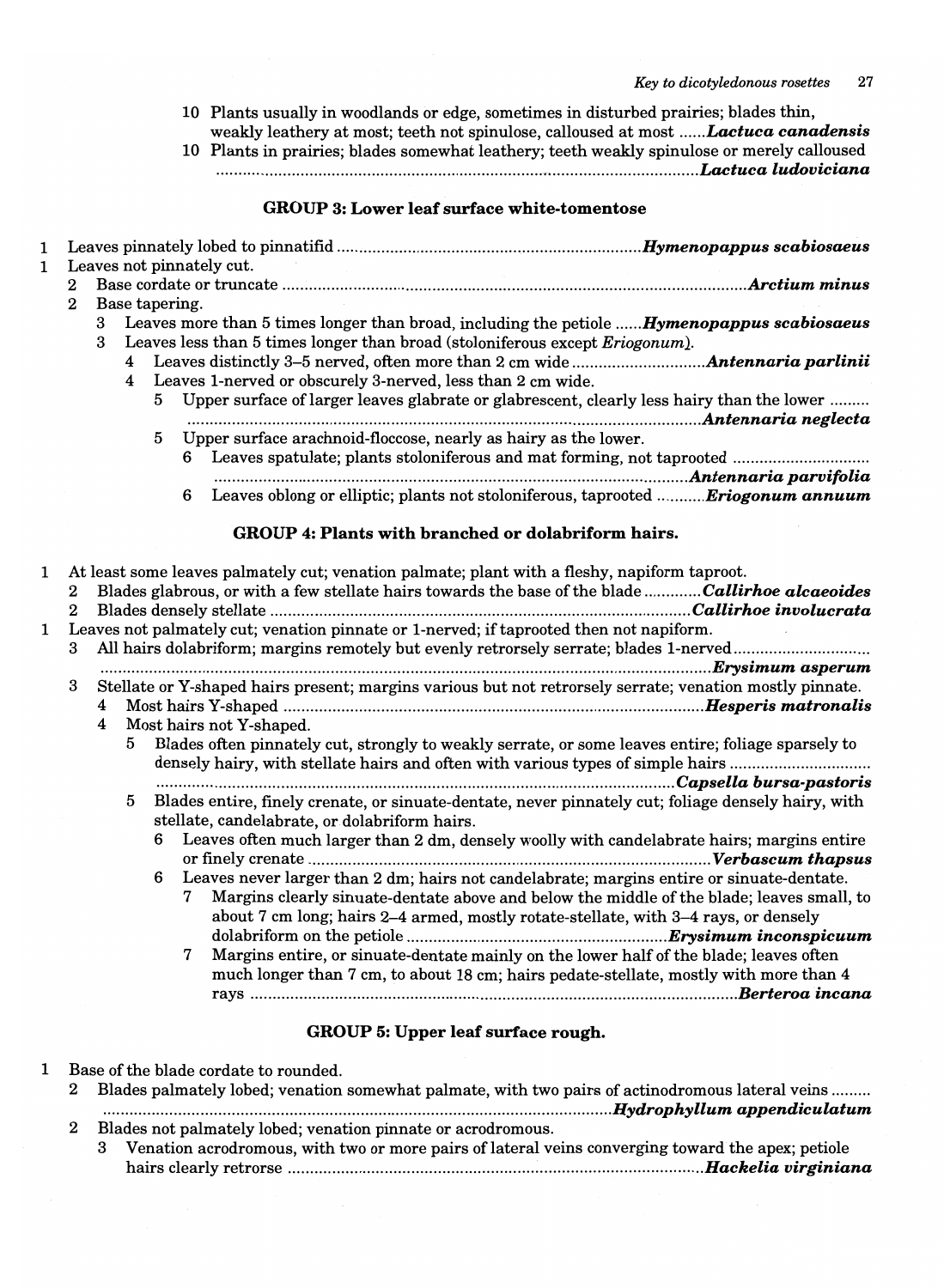| 28 |                  |   | P. D. Moore                 |                                                                                                                                                                                                                 |  |
|----|------------------|---|-----------------------------|-----------------------------------------------------------------------------------------------------------------------------------------------------------------------------------------------------------------|--|
|    |                  | 3 |                             | Venation pinnate, the lateral veins not strongly converging towards the apex; petiole hairs spreading                                                                                                           |  |
|    |                  |   |                             | or appressed, but not strongly retrorse.                                                                                                                                                                        |  |
|    |                  |   |                             |                                                                                                                                                                                                                 |  |
|    |                  |   |                             |                                                                                                                                                                                                                 |  |
| 1  |                  |   | Base of the blade tapering. |                                                                                                                                                                                                                 |  |
|    | 5.               | 6 |                             | Plants strongly taprooted.<br>Petioles short; hairs glochidiate with numerous minute barbs $(20x)$ ; leaves pinnnatifid, to about 2 dm                                                                          |  |
|    |                  |   |                             |                                                                                                                                                                                                                 |  |
|    |                  | 6 |                             | Petioles long; hairs not barbed; leaves entire to pinnatifid, if pinnatifid then often much larger than                                                                                                         |  |
|    |                  |   |                             |                                                                                                                                                                                                                 |  |
|    | 5                |   |                             | Plants not taprooted, or weakly so.                                                                                                                                                                             |  |
|    |                  | 7 |                             | Petioles short, seldom more than 1/2 times as long as the blade; leaves entire or toothed, but never                                                                                                            |  |
|    |                  |   | lobed or parted.            |                                                                                                                                                                                                                 |  |
|    |                  |   | 8                           | Lower surface of blade with distinct areolae; leaves large, to 3 dm  Silphium integrifolium                                                                                                                     |  |
|    |                  |   | 8                           | Lower surface not distinctly areolate; leaves not large, to 1.5 dm Solidago nemoralis                                                                                                                           |  |
|    |                  | 7 |                             | Petioles long, often more than 1/2 times as long as the blade; leaves entire, toothed, lobed, or divided.                                                                                                       |  |
|    |                  |   | 9                           |                                                                                                                                                                                                                 |  |
|    |                  |   | 9                           | Leaves entire or toothed but not deeply cut, at most with a few lobes towards the base.<br>10 Margins entire.                                                                                                   |  |
|    |                  |   |                             |                                                                                                                                                                                                                 |  |
|    |                  |   |                             |                                                                                                                                                                                                                 |  |
|    |                  |   |                             | 10 Margins toothed.                                                                                                                                                                                             |  |
|    |                  |   |                             | 12 Margins coarsely crenate-serrate, mucronulate; leaves sometimes lobed toward the base.                                                                                                                       |  |
|    |                  |   |                             | 13 Leaves large, sometimes more than 21 cm long, or the blades more than 12 cm long                                                                                                                             |  |
|    |                  |   |                             |                                                                                                                                                                                                                 |  |
|    |                  |   |                             | 13 Leaves not large, to about 21 cm long, the blades to about 12 cm long and 7 cm wide                                                                                                                          |  |
|    |                  |   |                             |                                                                                                                                                                                                                 |  |
|    |                  |   |                             | 12 Margins remotely toothed, crenulate-serrulate, or sharply serrate; leaves not lobed at the                                                                                                                   |  |
|    |                  |   |                             | base.<br>14 Venation somewhat acrodromous.                                                                                                                                                                      |  |
|    |                  |   |                             |                                                                                                                                                                                                                 |  |
|    |                  |   |                             |                                                                                                                                                                                                                 |  |
|    |                  |   |                             | 14 Venation clearly camptodromous.                                                                                                                                                                              |  |
|    |                  |   |                             | 16 Plants of open areas or prairies; leaf-margins mostly crenulate-serrulate; apices                                                                                                                            |  |
|    |                  |   |                             |                                                                                                                                                                                                                 |  |
|    |                  |   |                             | 16 Plants of woodlands; leaf-margins usually sharply serrate or doubly serrate,                                                                                                                                 |  |
|    |                  |   |                             | occasionally crenulate-serrulate; apices acute; leaves thin Solidago ulmifolia                                                                                                                                  |  |
|    |                  |   |                             | GROUP 6: Foliage with a mustard odor.                                                                                                                                                                           |  |
|    |                  |   |                             |                                                                                                                                                                                                                 |  |
| 1  |                  |   |                             |                                                                                                                                                                                                                 |  |
| 1  |                  |   |                             | Lower surface glabrous or weakly hairy but not hirsute.                                                                                                                                                         |  |
|    | $\bf{2}$         |   |                             | Petioles long, often more than half as long as the blade.                                                                                                                                                       |  |
|    |                  | 3 |                             | Leaves reniform to rotund-cordate, not lobed or divided.                                                                                                                                                        |  |
|    |                  |   | 4<br>4                      |                                                                                                                                                                                                                 |  |
|    |                  | 3 |                             | Leaves lobed to divided.                                                                                                                                                                                        |  |
|    |                  |   | 5                           | Blades sinuate-lobed or irregularly lobed; base usually long tapering Thlaspi arvense                                                                                                                           |  |
|    |                  |   | 5                           | Blades mostly lyrately parted or divided with one or more pairs of lateral segments that are                                                                                                                    |  |
|    |                  |   |                             | much smaller than the terminal portion, the margins otherwise entire; base not long tapering                                                                                                                    |  |
|    |                  |   |                             |                                                                                                                                                                                                                 |  |
|    | $\boldsymbol{2}$ |   |                             | Petioles short or lacking, rarely more than half as long as the blade.                                                                                                                                          |  |
|    |                  | 6 |                             | Blades sinuate-lobed to lyrate with rounded lobes, the apex rounded and margins otherwise entire;                                                                                                               |  |
|    |                  |   |                             | lowest pair of lateral veins diverging at a steeper angle than other pairs; leaves glabrous                                                                                                                     |  |
|    |                  |   |                             |                                                                                                                                                                                                                 |  |
|    |                  | 6 |                             | Blades mostly pinnately or lyrately lobed to divided, the margins irregular or toothed; lowest pair of<br>lateral veins not diverging at a steeper angle than other pairs; leaves glabrous or with short hairs. |  |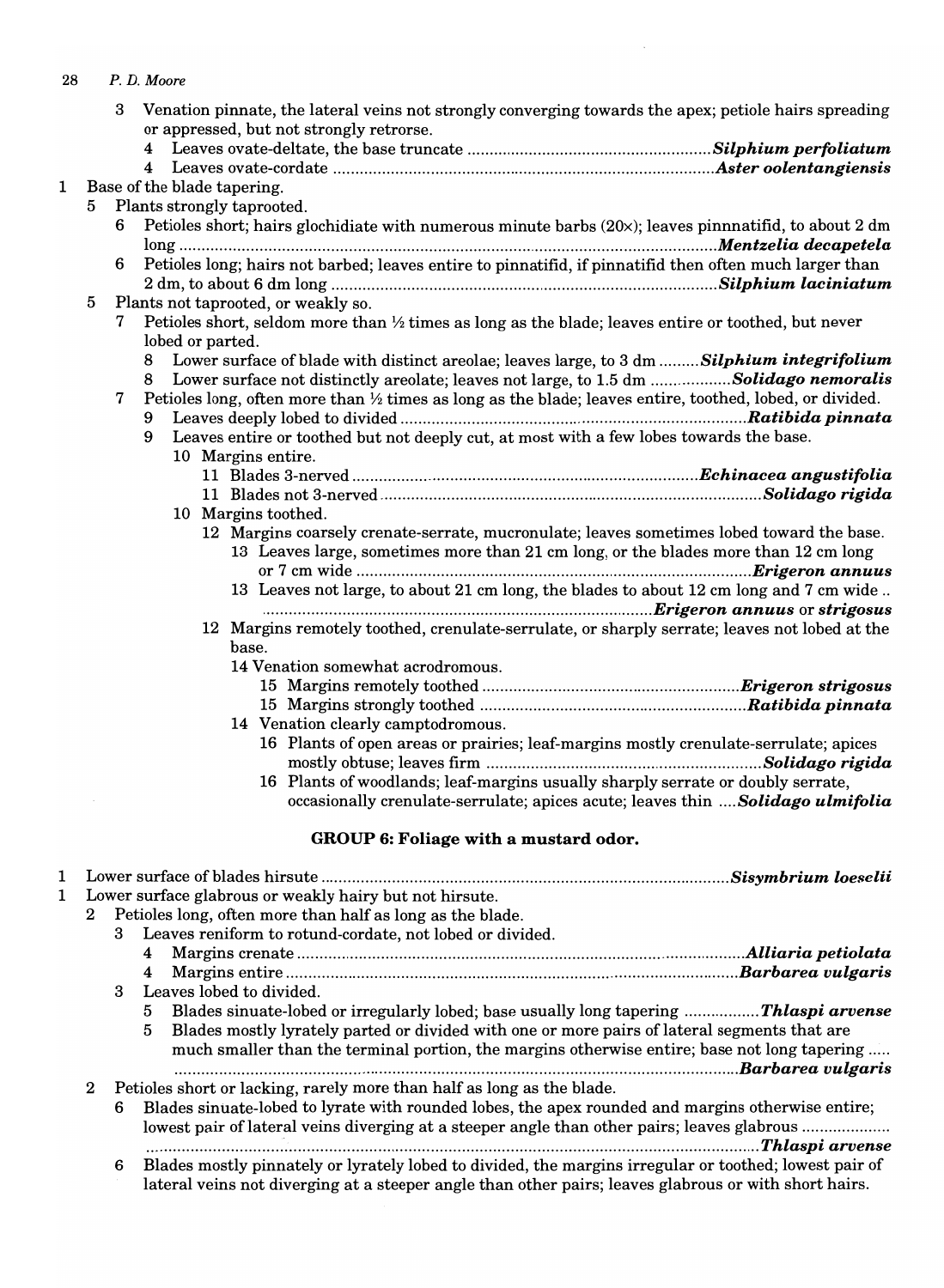|   |        |   | 7 | Rosettes superficial, arising from slender rhizomes, a stem apparent, on close examination, in<br>the center of the rosette, the leaves cauline; some hairs, if present, vesiculate or clavate (50x)                                                                                                                                                                                                          |  |
|---|--------|---|---|---------------------------------------------------------------------------------------------------------------------------------------------------------------------------------------------------------------------------------------------------------------------------------------------------------------------------------------------------------------------------------------------------------------|--|
|   |        |   | 7 | Rosettes persisting, taprooted, the leaves not cauline; hairs, if present, not vesiculate or clavate.<br>Leaves small, to about 7 cm long; apical margin of larger lateral segments usually more lobed<br>or toothed than the basal side, or the basal side entire; segments tending to be directed<br>toward the apex of the blade; hairs, if present, falcate or conical, not flattened (50x)               |  |
|   |        |   |   | Leaves often longer than 7 cm; apical margin of lateral segments not noticeably more lobed<br>or toothed than the basal side; segments tending to be directed toward the base of the blade;                                                                                                                                                                                                                   |  |
|   |        |   |   | GROUP 7: Leaf venation acrodromous or parallelodromous.                                                                                                                                                                                                                                                                                                                                                       |  |
|   | 2      |   |   | Blades linear, grass-like, more than 20 times longer than broad.                                                                                                                                                                                                                                                                                                                                              |  |
| l | 2<br>3 |   |   | Blades not linear, rarely more than 20 times longer than broad.<br>Leaves hairy (10x).                                                                                                                                                                                                                                                                                                                        |  |
|   |        | 4 | 5 | Surface strigose or strigulose, hairs less than 1 mm long, appressed, and stiff.<br>Margins remotely or shallowly toothed; blade lanceolate to oblanceolate, often more than 2 times                                                                                                                                                                                                                          |  |
|   |        |   | 5 | Margins coarsely toothed; blade ovate to obovate, rarely more than 2 times longer than wide.<br>Leaves large, sometimes more than 21 cm long, or the blades more than 12 cm long or 7 cm<br>6                                                                                                                                                                                                                 |  |
|   |        |   |   | Leaves not large, to about 21 cm long, the blades to about 12 cm long and 7 cm wide                                                                                                                                                                                                                                                                                                                           |  |
|   |        | 4 | 7 | Surface hirsute or villous, at least on the lower surface or toward the base of the blade, at least some<br>hairs longer than 1 mm or spreading.<br>Leaves hirsute, the hairs somewhat stiff, articulate, basal cell somewhat swollen $(30x)$ ; venation<br>imperfect acrodromous, suprabasal, the lateral veins diverging at some point above the base of                                                    |  |
|   |        |   | 7 | Leaves villous, the hairs somewhat soft, filiform, or mixed with short-multicellular hairs, not<br>articulate; venation parallelodromous or acrodromous, basal, the lateral veins diverging near the<br>base of the blade.                                                                                                                                                                                    |  |
|   |        |   |   | 8 Blade somewhat broad, obovate or oval, to oblanceolate, 2-6 times longer than broad; blade<br>8 Blade narrowly elliptic to narrowly oblanceolate, more than 5 times longer than broad; blade<br>often glabrous above, or hairy, the hairs filiform or shorter but not multicellular                                                                                                                         |  |
|   | 3      |   |   | Leaves glabrous or only sparsely hairy.                                                                                                                                                                                                                                                                                                                                                                       |  |
|   |        | 9 |   | Blades more than 4 times longer than broad.                                                                                                                                                                                                                                                                                                                                                                   |  |
|   |        |   |   | 10 Rosettes arising from creeping rhizomes and superficially acaulescent, the stem often apparent<br>below the rosette; apical $\frac{1}{2}$ of blades mostly denticulate (some may be entire), with 2–4 teeth per                                                                                                                                                                                            |  |
|   |        |   |   | 10 Rosettes not rhizomatous, with a short taprooted caudex and fibrous roots; margin entire or                                                                                                                                                                                                                                                                                                                |  |
|   |        | 9 |   | Blades less than 4 times longer than broad.<br>11 Plants of damp prairies with a tuberous caudex and fleshy-fibrous roots; petioles long, mostly<br>much longer than the blade; base somewhat evenly taperedCacalia plantaginea                                                                                                                                                                               |  |
|   |        |   |   | 11 Plants of lawns and waste ground, fibrous-rooted, taprooted, or with a short caudex, but never<br>tuberous; petioles short or long, occasionally longer than the blade; base constricted or rounded<br>before tapering to the petiole. [NOTE: The following species of <i>Plantago</i> cannot be separated<br>vegetatively with assurance. However, P. rugelii can often be recognized with some degree of |  |

confidence.]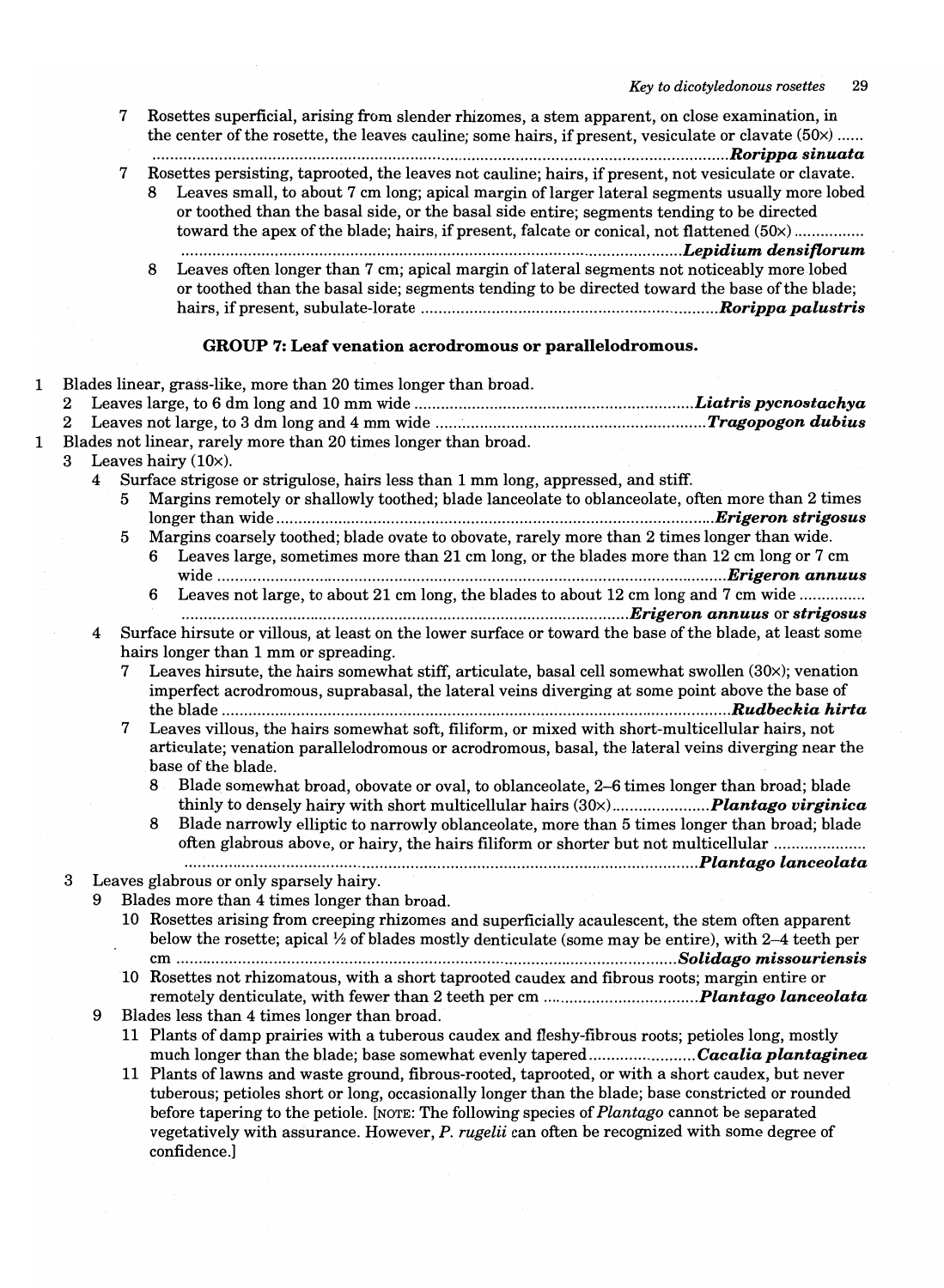12 Plants common; petioles usually reddish or purple at the base, sometimes green; blade often glabrous, sometimes sparsely puberulent toward the base or margins; found in open to shaded and dry or damp places ...................................................................... *.. Plantago rugelii* 

 $\mathcal{A}^{\mathcal{A}}$ 

12 Plants uncommon; petioles usually green at the base, sometimes reddish or purple; blade often sparsely puberulent toward the base or margins; not often found in shaded to damp places .................................................................................................................. *. Plantago major* 

## GROUP 8: Leaf margins entire.

| 1            | $\boldsymbol{2}$ | Leaves hairy.    |        |        |                                                                                                                                                                                                                                                                                                                                                                                                                                                                     |
|--------------|------------------|------------------|--------|--------|---------------------------------------------------------------------------------------------------------------------------------------------------------------------------------------------------------------------------------------------------------------------------------------------------------------------------------------------------------------------------------------------------------------------------------------------------------------------|
|              | $\bf{2}$         |                  |        |        | Hairs much less than 5 mm long.                                                                                                                                                                                                                                                                                                                                                                                                                                     |
|              |                  | 3                |        |        | Base of the blade cordate or truncate; leaves often very large, usually much more than 6 cm wide                                                                                                                                                                                                                                                                                                                                                                    |
|              |                  | $\boldsymbol{3}$ | 4<br>4 | 5<br>5 | Base of the blade tapering; leaves less than 6 cm wide.<br>Blades very narrow, eight or more times longer than wide, to 2.5 cm wide, mostly lanceolate;<br>Blades less than eight times longer than wide, often more than 2.5 cm wide, oblanceolate to<br>ovate or elliptic, not glandular.<br>Plants taprooted; blades narrowly oblanceolate, apex acute Gaura longiflora<br>Plants not taprooted; blades elliptic to broadly oblanceolate, apex obtuse or rounded |
|              |                  |                  |        |        |                                                                                                                                                                                                                                                                                                                                                                                                                                                                     |
| $\mathbf{1}$ | 6<br>6           |                  |        |        | Leaves glabrous or glabrate.<br>Blades not more than 20 times longer than broad.                                                                                                                                                                                                                                                                                                                                                                                    |
|              |                  | 7                |        |        |                                                                                                                                                                                                                                                                                                                                                                                                                                                                     |
|              |                  | 7                |        |        | Base of the blades never hastate.                                                                                                                                                                                                                                                                                                                                                                                                                                   |
|              |                  |                  | 8      |        | Leaves, although crowded, clearly opposite, decussate, the opposite pairs clasping, not stipulate                                                                                                                                                                                                                                                                                                                                                                   |
|              |                  |                  | 8      | 9.     | Leaves not opposite; petiole sheathing younger leaves with a papery stipule.<br>Blades mostly orbiculate to oblong-ovate, apex rounded, base usually strongly cordate, or                                                                                                                                                                                                                                                                                           |
|              |                  |                  |        | 9      | Blades oblanceolate to oblong or ovate, not orbiculate, apex usually acute, sometimes<br>rounded, base tapering to rounded or subcordate.                                                                                                                                                                                                                                                                                                                           |
|              |                  |                  |        |        | 10 Plants with weak and branching or fibrous roots; annuals or biennials                                                                                                                                                                                                                                                                                                                                                                                            |
|              |                  |                  |        |        |                                                                                                                                                                                                                                                                                                                                                                                                                                                                     |
|              |                  |                  |        |        | 10 Plants with stout taproots; perennials. [NOTE: The following species of Rumex are difficult                                                                                                                                                                                                                                                                                                                                                                      |
|              |                  |                  |        |        | to separate, form hybrids, and the key characters are often inconclusive.]<br>11 Introduced plants of waste places and cultivated ground, often ruderal, sometimes in<br>moist places but not in water; margins crispate or wavy.                                                                                                                                                                                                                                   |
|              |                  |                  |        |        | 12 Leaves with short vesiculate hairs or papillae on the petiole $(20x)$ , sometimes<br>densely so; margins of all leaves usually decidedly crispate (except first leaves);                                                                                                                                                                                                                                                                                         |
|              |                  |                  |        |        | 12 Leaves without papillae, or these sparse; margins crispate or flat; leaves to about                                                                                                                                                                                                                                                                                                                                                                              |
|              |                  |                  |        |        | 11 Native plants of wet places, sometimes growing in water, sometimes in disturbed                                                                                                                                                                                                                                                                                                                                                                                  |
|              |                  |                  |        |        | ground but not usually ruderal; margins flat, wavy, or irregular, but not crispate.                                                                                                                                                                                                                                                                                                                                                                                 |
|              |                  |                  |        |        | 13 Leaves usually with short vesiculate hairs or papillae on the margins or on veins<br>toward the base of the lower blade surface $(20\times)$ ; blade surface usually somewhat                                                                                                                                                                                                                                                                                    |
|              |                  |                  |        |        |                                                                                                                                                                                                                                                                                                                                                                                                                                                                     |
|              |                  |                  |        |        | 13 Leaves without short hairs or papillae; blade surface usually smooth                                                                                                                                                                                                                                                                                                                                                                                             |

 $\hat{\sigma}_1$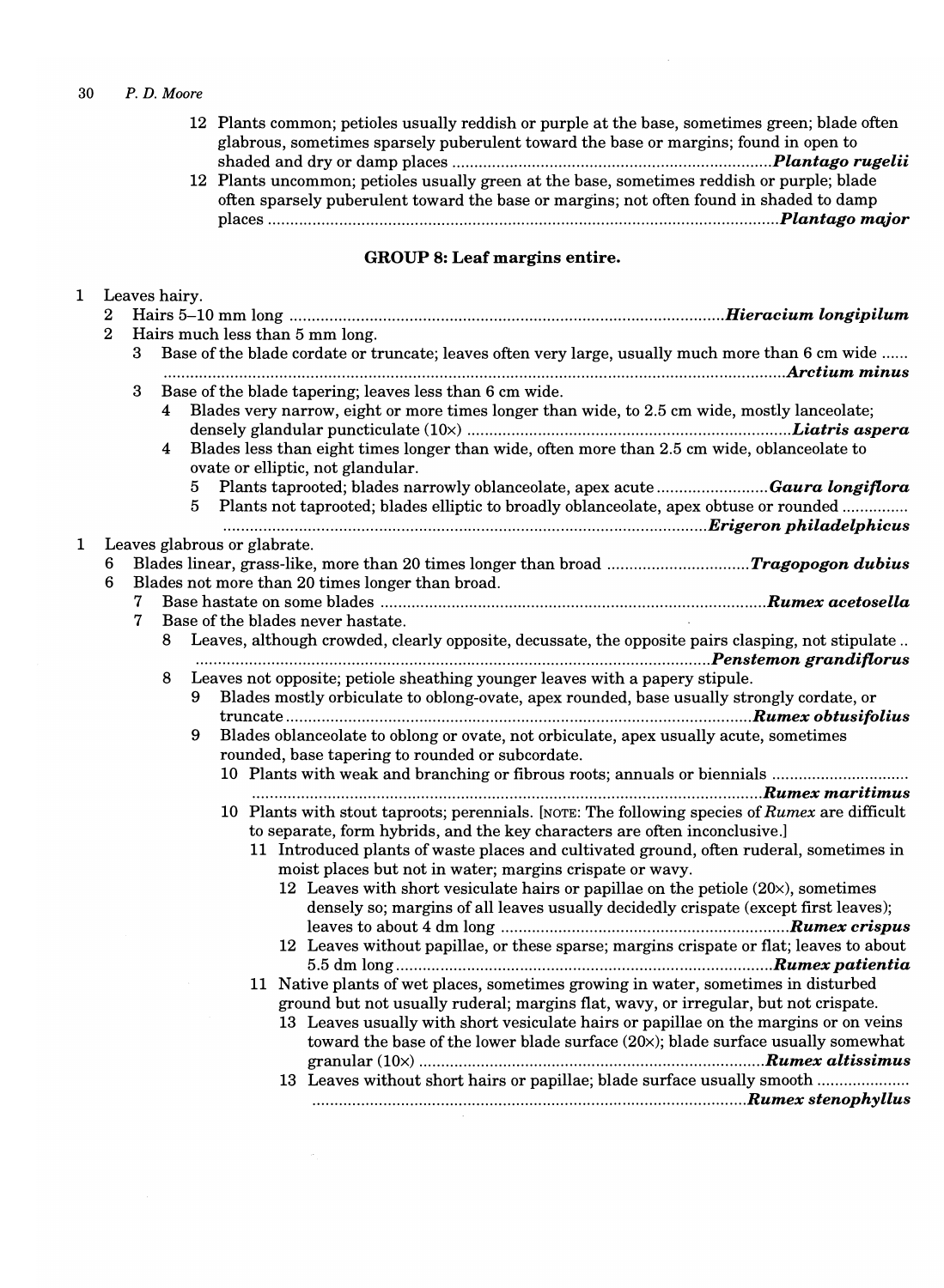## GROUP 9: Blades palmately or ternately cut.

- 1 Blades trifid with three apically directed lobes, or with additional smaller lobes, the lobes confined to the upper half of the blade, basal half of the blade tapering ..................................................... *Conyza canadensis*
- 1 Blades not trifid, or the lobes spreading and not confined to the upper half of the blade, base of the blade not tapering, or hardly so.
	- 2 Petioles hirsute with gland-tipped hairs (20x) the glands reddish or rusty *......... Heuchera richardsonii*
	- 2 Petioles glabrous or hairy but lacking gland-tipped hairs.
		- 3 Plants taprooted.
			- 4 Leaves glabrous, or with stellate hairs on the petiole or base of the blade; lobes rounded or crenate with angled sinuses; plants with fleshy napiform roots ................... *Callirhoe alcaeoides*
			- 4 Leaves hairy, but not stellate; lobes acute with broad sinuses; plants taprooted but roots not napiform ......................................................*................................. Hydrophyllum appendiculatum*

## 3 Plants not taprooted. 5 Blades and petioles hairy ....................................................................................... *Geum canadense*

5 Blades glabrous, or obscurely puberulent below; petiole glabrous or hairy. 6 Plants of wet places, margins of ponds or flowing waters; plants with fleshy-fibrous roots; petiole glabrous ...................................................................................*.. Ranunculus sceleratus*  6 Plants of dry places, prairies, open woodlands; plants rhizomatous; petiole glabrous or hairy . ............................................................................................................................ *Viola pedatifida* 

## GROUP 10: Leaf base cordate or truncate.

| 1            |              |   |   |                                                                                                                                                                                               |
|--------------|--------------|---|---|-----------------------------------------------------------------------------------------------------------------------------------------------------------------------------------------------|
| $\mathbf{1}$ |              |   |   | Leaves not hastate.                                                                                                                                                                           |
|              | $\mathbf{2}$ |   |   | Blades reniform to rotund-cordate, without a distinct apex; margins crenate.                                                                                                                  |
|              |              | 3 |   | Leaves densely puberulent; lower surface of blade much lighter than the upper; petiole not strongly                                                                                           |
|              |              | 3 |   | Leaves glabrous, or basal sinus and petiole ciliolate; lower surface not much lighter than the upper;                                                                                         |
|              | 2            |   |   | Blades deltate, cordate, or ovate, sometimes reniform, but at least some leaves with an acute or obtuse                                                                                       |
|              |              |   |   | apex; margins sometimes crenate-serrate, but rarely crenate.                                                                                                                                  |
|              |              |   |   | 4 Leaves mostly large, the blades often much more than 10 cm long.                                                                                                                            |
|              |              |   |   | 5 Lower surface of blades arachnoid to tomentose; plants with a stout taproot; petiole thick                                                                                                  |
|              |              |   | 5 | Lower surface glabrous, glaucous; plants with a woody caudex; petiole thin                                                                                                                    |
|              |              | 4 |   | Leaves not large, blades not much more than 10 cm long.                                                                                                                                       |
|              |              |   | 6 | Surfaces hairy, at least on the lower surface or petiole.                                                                                                                                     |
|              |              |   |   | 7                                                                                                                                                                                             |
|              |              |   |   | Upper surface downy with short, soft, somewhat appressed hairs Geum canadense<br>7                                                                                                            |
|              |              |   | 6 | Surfaces essentially glabrous, weakly or thinly puberulent, or ciliolate.                                                                                                                     |
|              |              |   |   | Teeth denticulate to dentate, with rounded sinuses, not ciliolate Lactuca floridana<br>8                                                                                                      |
|              |              |   |   | Teeth serrate or crenate-serrate, with angular sinuses; ciliolate, sometimes weakly so.<br>8                                                                                                  |
|              |              |   |   | Margins serrulate, usually with 3–6 teeth per cm, and tipped with reddish or brown<br>9                                                                                                       |
|              |              |   |   |                                                                                                                                                                                               |
|              |              |   |   | Margins usually somewhat broadly crenate-serrate, with 1-3 teeth per cm, not glandu-<br>9                                                                                                     |
|              |              |   |   |                                                                                                                                                                                               |
|              |              |   |   | <b>GROUP 11: Leaves petiolate.</b>                                                                                                                                                            |
| $\mathbf 1$  |              |   |   |                                                                                                                                                                                               |
|              | $\bf{2}$     |   |   | Plants taprooted.                                                                                                                                                                             |
|              |              |   |   | Leaves densely resinous-glandular (10x); blades deciduously arachnoid-floccose, petiole to arachnoid-<br>tomentose; most leaves pinnatifid with oblong segments, the margins otherwise entire |

....................................................................................................................................... *Centaurea maculosa* 

2 Leaves not densely glandular; blades not arachnoid-floccose; margins various, if pinnatifid the segments not oblone:.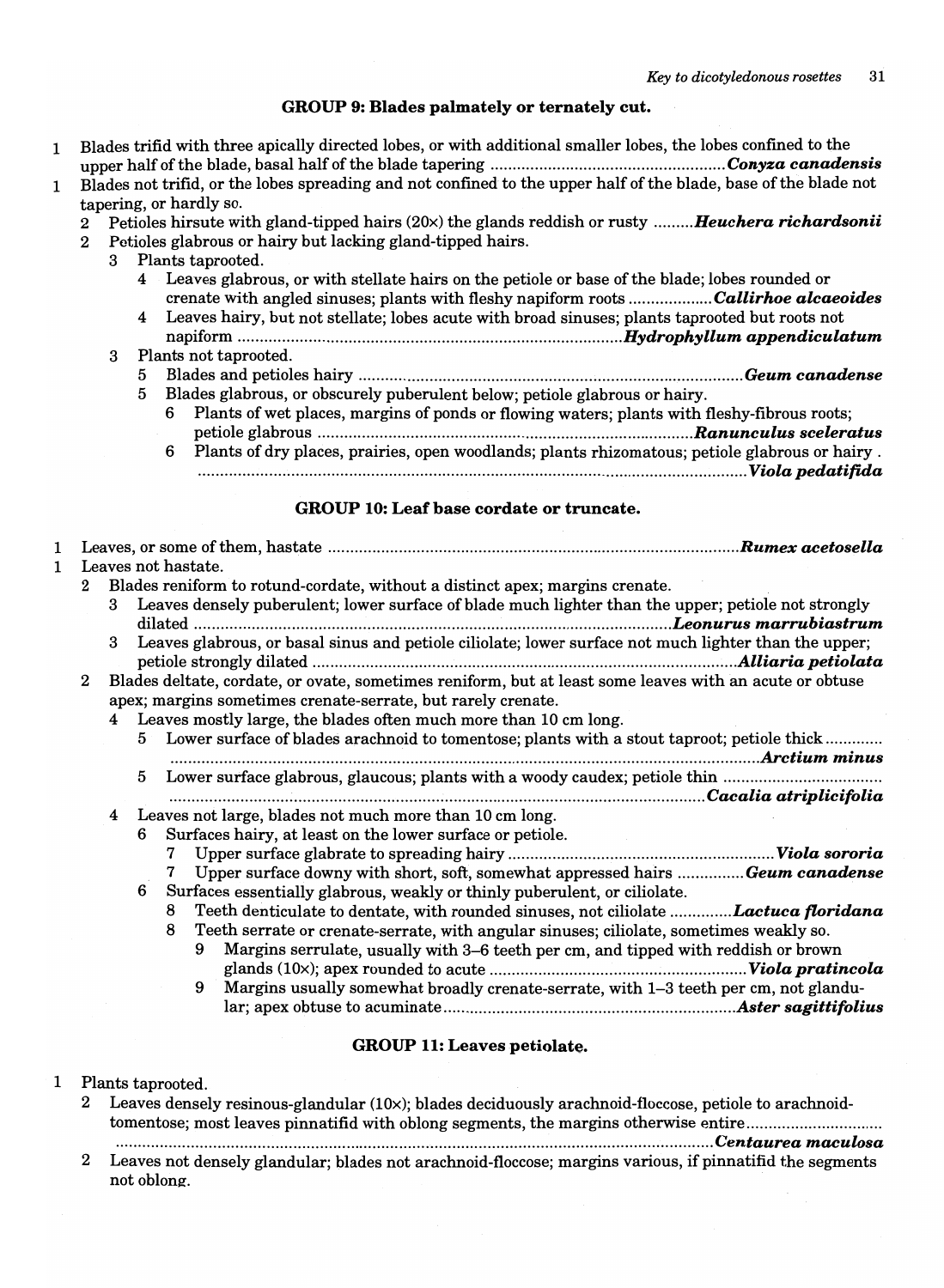|   | 3 |        |        | Lobes or teeth mostly confined to the upper half of the blade and directed apically; angle of diver-<br>gence of secondary veins from the midrib narrow, less than 45°, lower secondary veins diverging at a<br>steeper angle than the upper; leaves green; plants ruderal annuals with short-lived spring rosettes                                                                                                                                                                                                                                                                                                |  |
|---|---|--------|--------|--------------------------------------------------------------------------------------------------------------------------------------------------------------------------------------------------------------------------------------------------------------------------------------------------------------------------------------------------------------------------------------------------------------------------------------------------------------------------------------------------------------------------------------------------------------------------------------------------------------------|--|
|   | 3 | 4<br>4 | lobed. | Lobes or teeth not confined to the upper half of the blade; lower secondary veins diverging at about<br>the same angle as the upper, the angle steep or not; leaves grayish, can escent, or light green; plants<br>mostly winter annuals (rosettes lasting through spring) and biennials of open prairies, or ruderal.<br>Intersecondary veins present (use transmitted light); margins usually with short-stalked<br>apically-directed glands $(30x)$ , these appearing as remote serrulations or mucros; blades not<br>Intersecondary veins uncommon; margins lacking stalked glands; blades remotely toothed to |  |
|   |   |        | 5      | Leaves remotely dentate to sinuate-dentate, not lobed; angle of divergence of secondary veins                                                                                                                                                                                                                                                                                                                                                                                                                                                                                                                      |  |
|   |   |        | 5      | Leaves often lobed, or strongly sinuate-toothed; if not lobed the secondary veins diverging at                                                                                                                                                                                                                                                                                                                                                                                                                                                                                                                     |  |
|   |   |        |        | an angle of less than 45°.                                                                                                                                                                                                                                                                                                                                                                                                                                                                                                                                                                                         |  |
|   |   |        |        | 6 Blades canescent, grayish and densely hairy, larger hairs often longer than 0.5 mm;<br>biennial or winter annual, found in open sandy places, common in sandhills prairie                                                                                                                                                                                                                                                                                                                                                                                                                                        |  |
|   |   |        |        | Blades light green, glabrate or thinly puberulent, hairs less than 0.5 mm long, mostly<br>6<br>less than 0.2 mm long; annual or winter annual ruderals of roadsides, fields and waste                                                                                                                                                                                                                                                                                                                                                                                                                              |  |
|   |   |        |        | Plants not taprooted.                                                                                                                                                                                                                                                                                                                                                                                                                                                                                                                                                                                              |  |
|   |   |        |        | Leaves strongly and deeply cut, cleft to divided, or pinnatifid.                                                                                                                                                                                                                                                                                                                                                                                                                                                                                                                                                   |  |
|   | 8 |        |        | Blades evenly pinnatifid with many segments; segment margins crenate or lobed; leaves not large, to                                                                                                                                                                                                                                                                                                                                                                                                                                                                                                                |  |
|   |   |        |        |                                                                                                                                                                                                                                                                                                                                                                                                                                                                                                                                                                                                                    |  |
|   | 8 |        |        | Blades unevenly cut with 3 or 5 segments; segment margins denticulate to sharply dentate; leaves                                                                                                                                                                                                                                                                                                                                                                                                                                                                                                                   |  |
|   |   |        |        |                                                                                                                                                                                                                                                                                                                                                                                                                                                                                                                                                                                                                    |  |
| 7 |   |        |        | Leaves not deeply cut, if lobed then not deeply so, or the lobes confined mostly to the base of the blade,                                                                                                                                                                                                                                                                                                                                                                                                                                                                                                         |  |
|   |   |        |        | not pinnatifid. [Cauline leaves of Senecio plattensis are pinnatifid.]                                                                                                                                                                                                                                                                                                                                                                                                                                                                                                                                             |  |
|   | 9 |        |        | Leaves hairy or margins not at all ciliate.                                                                                                                                                                                                                                                                                                                                                                                                                                                                                                                                                                        |  |
|   |   |        |        |                                                                                                                                                                                                                                                                                                                                                                                                                                                                                                                                                                                                                    |  |
|   |   |        |        | 10 At least some margins strongly toothed, occasionally only shallowly crenulate-serrulate, but not                                                                                                                                                                                                                                                                                                                                                                                                                                                                                                                |  |
|   |   | $\sim$ |        | remotely so.                                                                                                                                                                                                                                                                                                                                                                                                                                                                                                                                                                                                       |  |
|   |   |        |        | 11 Teeth mostly sharp, serrulate to doubly serrate, sometimes crenulate-serrulate; blades not<br>lobed.                                                                                                                                                                                                                                                                                                                                                                                                                                                                                                            |  |
|   |   |        |        | 12 Leaf apices mostly rounded; lower surface of blades sometimes deep purple; plants of                                                                                                                                                                                                                                                                                                                                                                                                                                                                                                                            |  |
|   |   |        |        | 12 Leaf apices acute; ; lower surface never deep purple; plants of woodland                                                                                                                                                                                                                                                                                                                                                                                                                                                                                                                                        |  |
|   |   |        |        |                                                                                                                                                                                                                                                                                                                                                                                                                                                                                                                                                                                                                    |  |
|   |   |        |        | 11 Teeth mostly rounded, doubly crenate or mucronulate-crenate; blades often somewhat lobed<br>or parted, especially toward the base.                                                                                                                                                                                                                                                                                                                                                                                                                                                                              |  |
|   |   |        |        |                                                                                                                                                                                                                                                                                                                                                                                                                                                                                                                                                                                                                    |  |
|   |   |        |        | 13 Blades thinly to densely strigulose, especially toward the margins; margins somewhat                                                                                                                                                                                                                                                                                                                                                                                                                                                                                                                            |  |
|   |   |        |        | ciliolate.                                                                                                                                                                                                                                                                                                                                                                                                                                                                                                                                                                                                         |  |
|   |   |        |        | 14 Leaves large, sometimes more than 21 cm long, or the blades more than 12 cm long                                                                                                                                                                                                                                                                                                                                                                                                                                                                                                                                |  |
|   |   |        |        | 14 Leaves not large to about 21 cm long, the blades to about 12 cm long and 7 cm wide                                                                                                                                                                                                                                                                                                                                                                                                                                                                                                                              |  |
|   |   |        |        |                                                                                                                                                                                                                                                                                                                                                                                                                                                                                                                                                                                                                    |  |

# GROUP 12: Petiole short or lacking.

1 Leaves abundantly resinous glandular on the lower surface ofthe blade ....................... *Grindelia squarrosa*  1 Leaves not abundantly glandular on the lower surface.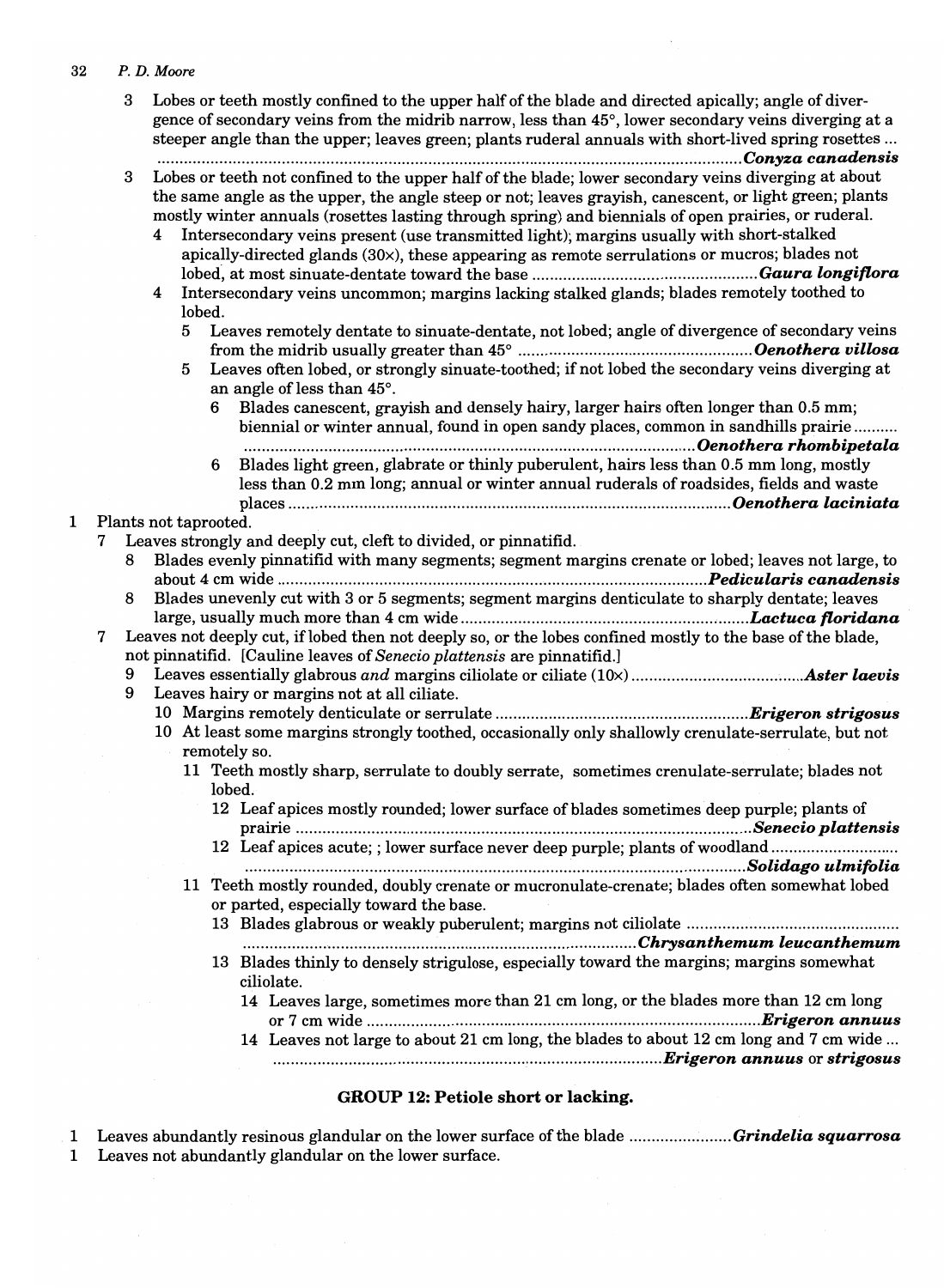## 2 Blades hairy.

- 3 Plants not taprooted; margins mostly shallowly and broadly crenate, or crenate-sinuate ..................... . ...................... ...... ........................ .................. *.................................................... Erigeron philadelphicus*
- 3 Plants taprooted; margins remotely serrulate to lobed, but not broadly crenate.

| Trains vaprovided, margins removery serranave to loved, say not sroadly eremove.                |
|-------------------------------------------------------------------------------------------------|
| 4 Lobes or teeth mostly confined to the upper half of the blade and directed apically; venation |
| somewhat acrodromous, the angle of divergence of lateral veins from the midrib narrow, less     |
| than 45°, the lower laterals diverging at a steeper angle than the upper; ruderal annuals with  |
|                                                                                                 |

4 Lobes or teeth not confined to the upper half of the blade, mostly spreading; venation clearly pinnate, the lower lateral veins diverging at about the same angle as the upper, the angle narrow or wide; habit various, with winter (lasting through spring), first-year, or perennial rosettes.

- 5 Leaves dull to dark green; blades strongly dentate to pinnatifid; hairs sparse to hirsute and spreading ........................................................................................................ *Cichorium intybus*
- 5 Leaves light green or somewhat canescent; blades remotely serrulate to sinuate-dentate; hairs dense, soft, somewhat appressed.
	- 6 Intersecondary veins present (use transmitted light); margins usually with short-stalked apically-directed glands (30x), these appearing as remote serrulations or mucros; blade, at most, sinuate-dentate toward the base ................................................ *Gaura longiflora*
	- 6 Intersecondary veins uncommon; margins lacking stalked glands; blade remotely dentate to sinuate-dentate, in either case spreading and not confined to the basal half of the blade .......................................................................................................... *Oenothera villosa*

## 2 Plants glabrous or sparsely hairy.

7 Rosettes arising from slender rhizomes or creeping roots, the leaves essentially cauline, a stem usually apparent on close examination; leaves glabrous.

- 8 Blade margins prickly spinulose-toothed ......................................................*....... Sonchus arvensis*
- 8 Blade margins not prickly ....................................................................................... *Rorippa sinuata*

# 7 Rosettes not rhizomatous, the leaves not cauline; leaves glabrous or sparsely hairy.

9 Leaves pinnatifid, the segments usually directed apically; margins rounded-toothed or serrate ..... .... ...... .................. ........................ ............ ............ *.................................................... Rorippa palustris*  9 Leaves oblanceolate to pinnatifid, the segments usually directed basally; margins dentate or spinulose-toothed (plants with milky juice) ............................................................... SEE GROUP 5

## GROUP 13: Leaves dissected.

- 1 Lower surface of blades densely crowded with globular glands *............................ Hymenopappus tenuifolius*  1 Lower surface not prominently glandular.
	- 2 Plants with fibrous roots; foliage aromatic with a strong medicinal odor ................ *. Achillea millefolium* 
		- 2 Plants taprooted; foliage aromatic or not, when aromatic, odor of carrot, parsnip, mustard, or tansy, but not medicinal (caution, do not taste).
			- 3 Segments long and linear, about 0.5-1.5 mm wide, and the segment margins entire; upper blade surface shiny green; youngest leaves canescent or white-tomentose ................ *. Artemisia campestris*
			- 3 Segments either not linear, or, if linear then the margins toothed or incised; upper surface various; youngest leaves glabrous, hairy, to arachnoid, but not tomentose.
				- 4 Segments rounded, mostly obovate; plants with a mustard odor; youngest leaves somewhat canescent, with branched hairs (50x); petiole not *dilated ............................. Descurainia pinnata*
				- 4 Segments sharp, toothed or incised; plants without a mustard odor; youngest leaves glabrous, hairy, or weakly arachnoid, but not canescent and without branched hairs (50x); petiole dilated.
					- 5 Plants non-aromatic or with a slight tansy odor; native plants of sandy floodplains and shorelines .......................................................................................................*.. Artemisia biennis*
					- 5 Plants aromatic, with a carrot or parsnip odor; introduced plants of waste places, roadsides, open places, or wood-edge, sometimes of disturbed or shaded shorelines.
						- 6 Leaves glabrous .................................................................................... *Conium maculatum*  6 Leaves hairy, especially the petiole ......................................................*........ Daucus carota*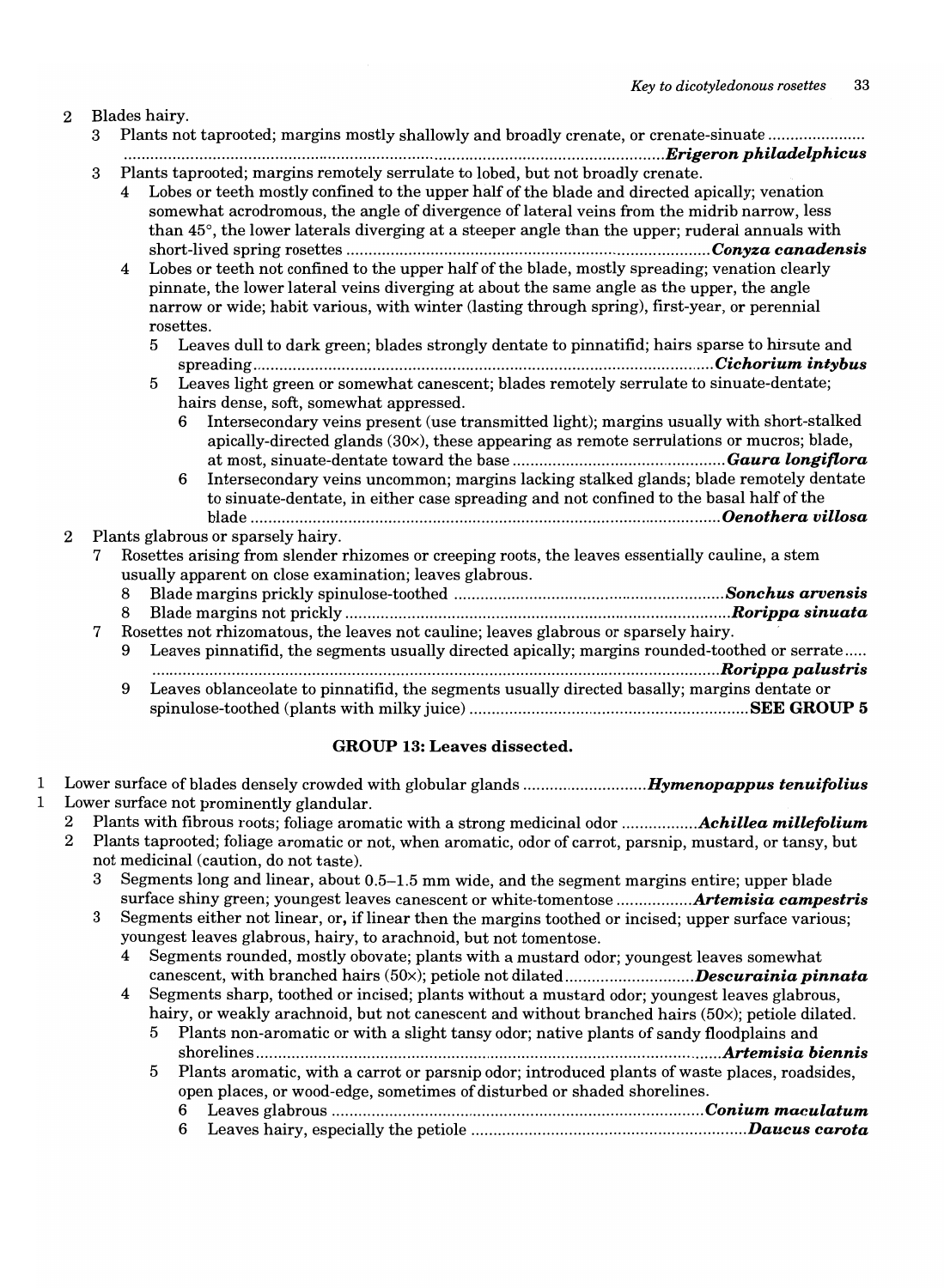- *34 P. D.* Moore
- GROUP 14: Leaves pinnately compound or decompound, or ternately decompound. 1 Upper surface of blades distinctly rough-scabrous ................................................................*. Ratibida pinnata*  1 Upper surface not distinctly rough. 2 Stipules present, the top of the stipules free from the petiole and with acute tips. 3 Leaves often much longer than 12 cm; plants of dry places especially prairie slopes .......................... ................................................ ...................................................................................... *. Potentilla arguta*  3 Leaves less than 12 cm long; plants of moist places, lakesides, riverbanks ........ *Potentilla paradoxa*  2 Stipules absent or adnate their entire length to the petiole. 4 Petiole noticeably hairy. 5 Lower surface of blade hirsute or hispid, the hairs mostly confined to the veins; upper surface glabrate; petiole hispid ........................................................................................... *Geum aleppicum*  5 Lower surface somewhat velvety, the hairs not confined to the veins; upper surface sparsely to densely covered with soft hairs; petiole hirsute .................................................... *Geum canadense*  4 Petiole glabrous, minutely and thinly puberulent, or with a few scattered hairs. Leaflet margins entire; leaves lyrate-pinnate, the terminal segment much larger than the lateral segments ............................................................................ *................................... Barbarea vulgaris*  6 Leaflet margins toothed; leaves not lyrate, the terminal and lateral segments more or less similar in general appearance. 7 Lateral secondary veins directed to the sinuses between the teeth .............. *Cicuta maculata*  7 Lateral secondary veins not directed to the sinuses of the teeth. 8 Leaves pinnately compound with 7-13 leaflets, or twice pinnate; plant with a fleshy, fusiform taproot ........................................................................................................................ . .......... ............................................................ *............................................... Pastinaca sativa* 
	- 8 Leaves ternate or ternate-pinnate; plant with fascicle of fleshy or fibrous roots. 9 Leaflets more or less regularly narrowly ovate; margins evenly or doubly serrate, not ciliolate; surfaces glabrous ..........................................................................*.. Zizia aurea*  9 Leaflets irregular; margins irregularly cut, ciliolate; lower surface sparsely strigulose .................................................................................................... *... Rudbeckia laciniata*

# GROUP 15: Leaves palmately compound or trifoliolate.

# 1 Petioles hairy.

- 2 Leaves palmately compound with 5 or 7 leaflets ................................................................ *. Potentilla recta*  2 Leaves with 3 leaflets. 3 Stipules adnate their entire length to the petiole; leaflets often lobed or parted; leaflet venation somewhat actinodromous, weakly palmate ................................................................. *Geum canadense*  3 Stipules partly free from the petiole with acute tips; leaflets never lobed or parted; leaflet venation strongly pinnate. 4 Plants stoloniferous; margins more or less evenly serrate. 5 Leaflets short-petiolulate, at least the largest leaves with the terminal tooth shorter than the subterminal teeth; petiolar hairs abundant, spreading .......................... *Fragaria virginiana*  5 Leaflets sessile, the largest leaves with the terminal tooth longer than the subterminal teeth; petiolar hairs rather sparse, more or less appressed .................................. *....... Fragaria vesca*  4 Plants not stoloniferous; margins mostly irregularly or doubly serrate *....... Potentilla norvegica*  1 Petioles glabrous. 6 Leaves clearly ternate with three strongly petiolulate leaflets ........................................*.......... Zizia aurea*  6 Leaves palmately compound, or the leaflets lobed or parted so that the overall appearance of the leaf is palmate, or the leaflets palmately cut. 7 Teeth acuminate, not spinulose  $(10x)$ ; margin not thickened or white-bordered  $(10x)$ ; petiole strongly dilated, the wings often more than 1.5 cm long ............................................ *Cryptotaenia canadensis*  7 Teeth spinulose; margin thickened or white-bordered; petiole only moderately dilated, the wings mostly less than 1.5 cm long. 8 Areolae formed by the most pronounced reticulate network mostly about 1 mm wide (do not use transmitted light); leaves never with 5 petiolulate leaflets (although often deeply parted into 5 segments) ............ : •........................................*................................................... Sanicula canadensis* 
	- 8 Areolae formed by the reticulate network mostly about 0.5 mm wide; leaves sometimes with  $5$ petiolulate leaflets ......................................................................*.......................... Sanicula gregaria*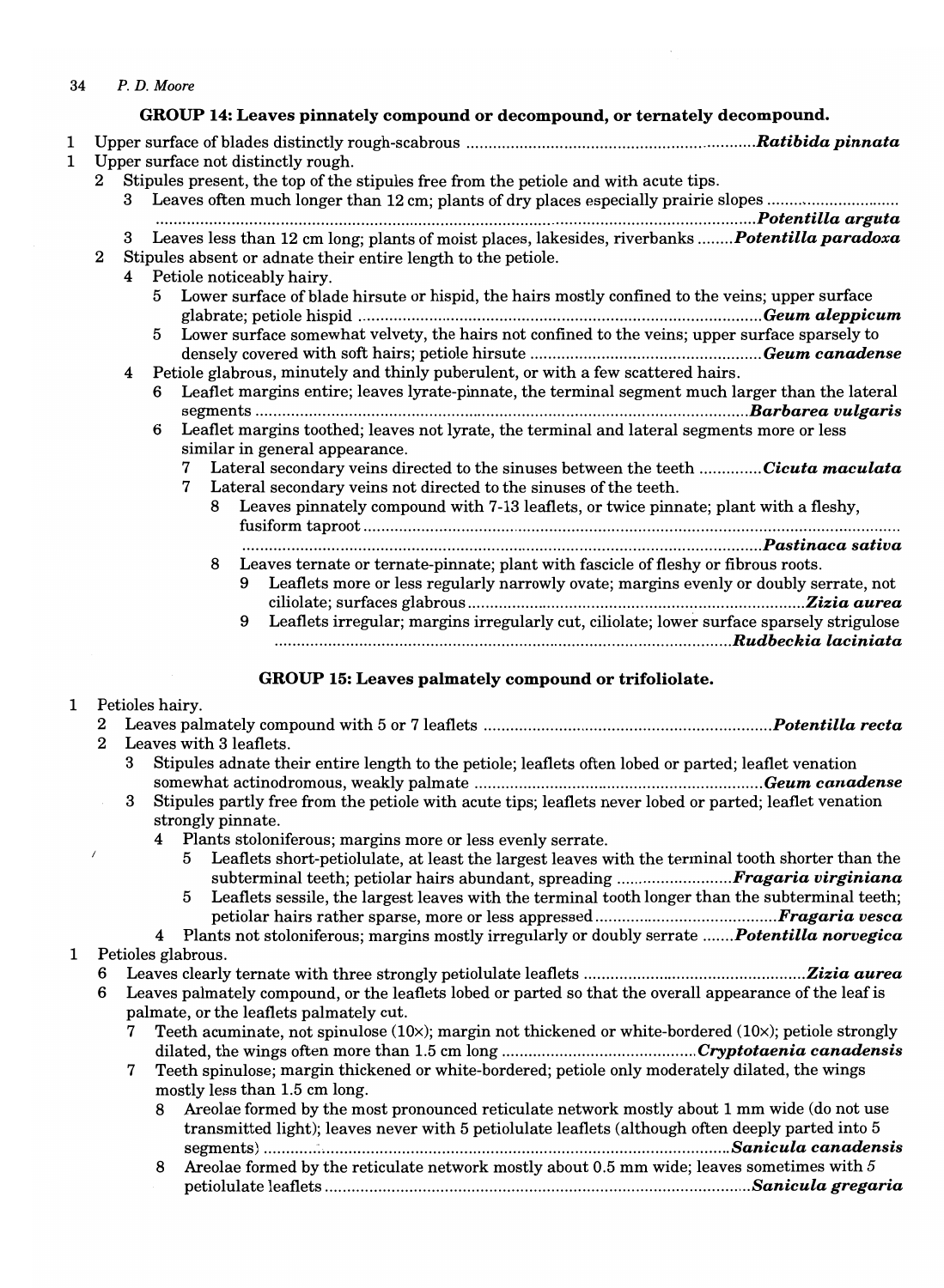



#### GLOSSARY

Acaulescent. Stemless, or apparently so.

- Acrodromous (of venation). With two or more primary or strongly developed secondary veins running in convergent arches toward the leaf apex: strongly to weakly ribbed, but not parallelodromous (Fig. 1.)
- Actinodromous (of venation). With three or more primary veins diverging radially from a single point (Fig 2A).
- Acuminate (of blade tips). Acute with concave margins; (of trichomes) Tapering to a narrow tip.
- Acute (of blade bases or tips). Pointed, the angle about  $90^\circ$  or less.
- Adnate. Fused (referring to the fusion of unlike parts, as in the fusion of stipules to petioles).
- Angular (of marginal teeth). Margins of each sinus Vshaped.
- Annual. Completing the life cycle in a single year. Most annuals grow, flower, and produce fruit in a single growing season, but winter annuals often germinate in the fall, spend the winter in a rosette stage, and produce flowers and fruit the following season.

Antrorse, antrorsely. Directed toward the apex.

Apex (of blades, blade segments, or teeth). The tip, the uppermost one-fourth.

Appressed. Resting against the surface.

- Arachnoid. Cobwebby with long slender, loosely entangled hairs.
- Areolae. The smallest areas of the leaf tissue surrounded by veins, which taken together form a continuous field over most of the blade.

Areolate. With well-developed areolae.

Articulate. Jointed (Fig. 3B).

- Basal (of venation). With lateral primary or strong secondary veins orginating at the base of the blade (Figs. IA and IC).
- Biennial. Completing the life cycle in two years. Many biennials form rosettes in the first growing season and produce flowers and fruit the second season. In this respect they resemble winter annuals, but the rosettes are of much longer duration.
- Calloused (of leaf teeth). Hardened, thickened.
- Camptodromous (of venation). Pinnate with secondary veins not reaching the margin (Fig. 2B).
- Candelabrate (of trichomes). With a central axis and whorls of branches (Fig 31).
- Canescent (of vestiture). Densely covered with short hairs and appearing whitish or grayish.
- Caudex. A root crown.
- Cauline (of leaves). Attached to a stem.
- Ciliate (of margins). With conspicuous marginal hairs.
- Ciliolate (of margins). With short, inconspicuous marginal hairs.
- Clasping (of leaves). With blade or expanded petiole base surrounding or nearly surrounding the stem.
- Clavate (of trichomes). Club-shaped, largest at the end and rounded.
- Cleft (ofleafblades). Cut about halfway to the midvein. Complex. With more than one main part.
- 
- Compound (of blades). Divided into distinct leaflets.
- Conical. Cone-shaped.
- Cordate (ofleafblades). Heart-shaped; (of blade bases) With a basal sinus and rounded basal lobes.
- Craspedodromous (of venation). Pinnate with secondary veins terminating at the margins (Fig. 2C).
- Crenate (of margins). With rounded teeth and angular sinuses.
- Crenulate (of margins). Finely crenate.
- Crispate (of margins). Minutely ruffled or curled.
- Deciduous. Dropping off.
- Decompound (of leaf blades). More than once compound.
- Decussate (of leaf arrangements). Opposite, with successive pairs at right angles.
- Deltate (of blades). More or less triangular.
- Deltoid (of leaf segments). Triangular and about as wide as long.
- Dentate (of leaf margins). With pointed, spreading teeth.
- Denticulate (of leaf margins). Finely dentate.
- Dilated (of petioles). With lower portion expanded.
- Dissected (of leaf blades). More than once divided and with narrow or small segments.
- Divided (of leaf blades). Cut nearly or entirely to the midrib.
- Dolabriform (of trichomes). Attached in the middle with two opposite rotate branches (Fig 3J).



Figure 2. Venation types. A is *actinodromous;* B is *camptodromous;* Cis *craspedodromous;* and D is *parallelodromous.*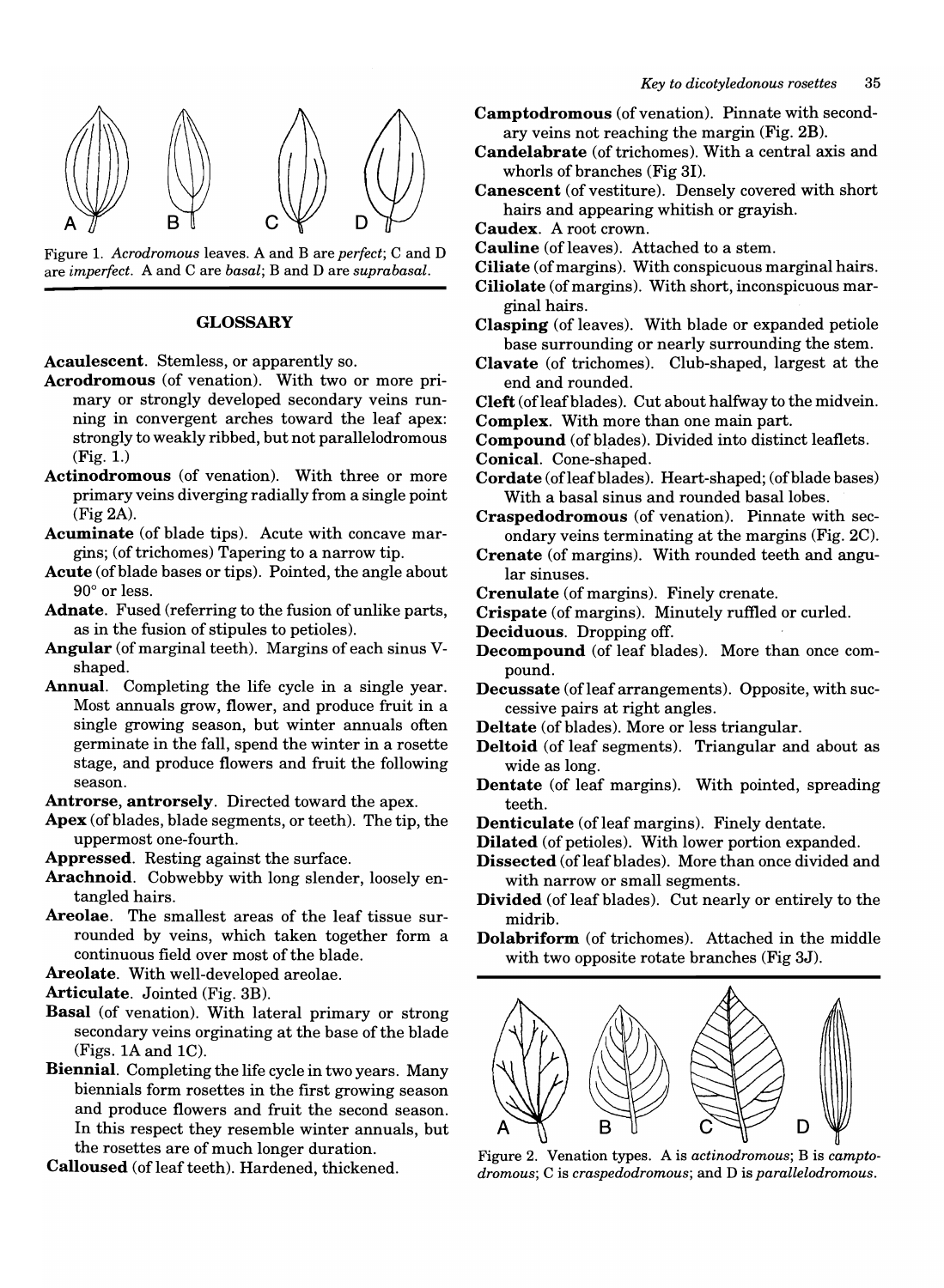

Figure 3. Some trichome types. A and B are *multicellular*  trichomes; B is also *articulated.* C-H illustrate *simple* trichomes; C is *filiform;* D, *falcate;* E, *lorate;* F, *subulate;* G, *vesciculate;* and H, *glochidiate.* Of the three vesciculate trichomes at G, the rightmost is *clavate.* I-L illustrate branched trichomes; I is *candelabrate;* J, *dolabriform;* K, *rotate;* and L, *pedate.* 

- Doubly crenate (of margins). Crenate and with the crenations crenulate.
- Doubly serrate (of margins). Serrate and with the serrations serrulate.
- Elliptic (of blades or blade segments). Widest near the middle and longer than wide.
- Entire (of leaf margins). Not toothed.
- Falcate (of trichomes or leaf-segments). Sickle-shaped or talon-shaped, curved to one side (Fig. 3D).
- Fascicle. A cluster.
- Fibrous (of root systems). With many roots of about the same size and slender, lacking a central taproot.
- Filiform (of trichomes). Long and thin, thread-like (Fig.3C).
- Floccose (of vestiture). With patches of long, soft hairs that can be rubbed off.

Glabrate (of surfaces). Nearly glabrous.

- Glabrescent (of surfaces). Becoming glabrous or glabrate.
- Glabrous (of surfaces). Without trichomes.
- Glandular. Bearing glands, these often appearing as glistening punctae on the surface or as glistening tips on trichomes.
- Glaucous (of surfaces). With a whitish bloom that may rub off.
- Globular. Spherical.
- Glochidiate (of trichomes). Glochid-like, bearing numerous barbs (Fig. 3H).
- Hastate (of blades). With a prominent, pointed basal lobe on each side approximately at right angles to the axis.

Hirsute (of vestiture). Densely or moderately covered with long, mostly erect hairs.

- Hispid (of vestiture). Densely or moderately covered with long, mostly erect, stiff or coarse hairs.
- Imperfect (of venation). With lateral primary veins or strongly developed secondary veins extending less than % of the distance to the apex (Figs. lC and ID).
- Incised (of margins). Cut sharply and somewhat deeply.
- Intersecondary veins. Intermediate between secondary and tertiary orders of venation, originating from the midvein, and more or less parallel to, but narrower than, the secondary veins.
- Lanceolate (of blades). Widest below the middle, three or more times longer than wide, and tapering to both ends.
- Leaflet. A leaf-like segment of a compound leaf.
- Linear (of blades). More than twelve times longer than wide; (of leaf segments) Narrow with more or less parallel margins.
- Lobe (of blades). Any portion of a blade that results from margins that are lobed, cleft, or parted.
- **Lobed** (of margins). Cut  $\frac{1}{4}$  to about  $\frac{1}{2}$  of the distance to the midvein.
- Lorate (of trichomes). Strap-shaped, flat.
- Lyrate (of leaf blades). Pinnatifid to pinnate, with the terminal lobe much larger than the lateral lobes.
- Mucro. A small protrusion, usually either an excurrent vein ending or a stalked gland.
- Mucronate (of a leaf apex or a marginal tooth). Tipped with a protrusion, or mucro.
- Mucronulate (of a leaf apex or a marginal tooth). Tipped with a small protrusion, or mucro.
- Multicellular (of trichomes). With many cells and visible cross-septae (Figs. 3A, 3B).
- Napiform. Turnip-shaped.
- Oblanceolate (of a blade). Widest above the middle, three or more times longer than wide, and tapering to both ends.
- Oblong (of a blade or blade segment). Longer than broad with margins more or less parallel toward the central part.
- Obovate (of a blade or blade segment). Widest above the middle and longer than wide, but less than three times longer than wide.
- Obtuse (of blade or segment tips). Bluntly pointed, the angle greater than 90°.
- Orbiculate. Circular in shape.
- Ovate (of a blade or blade segment). Widest below the middle and longer than wide, but less than three times longer than wide.

Palmate. Radiating approximately from a single point.

- Papillae. Small pimple-like projections.
- Parallelodromous (of venation). With two or more primary veins originating at the leaf base and running more or less parallel until converging toward the apex (Fig. 2D).
- Parted (of blades). Cut more than halfway but not all of the way to the midvein.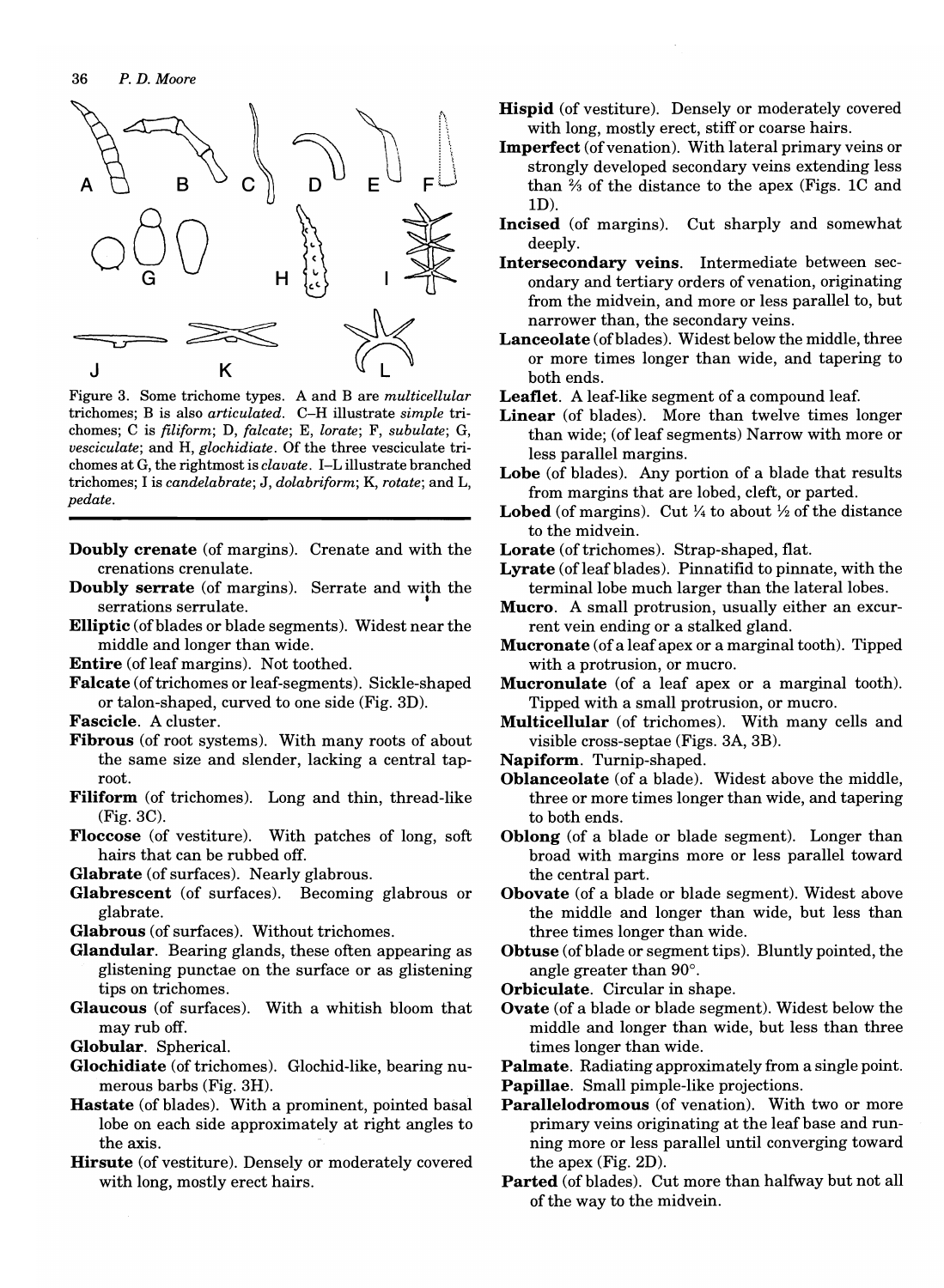- Pedate (of trichomes). Branched, with the lateral segments again divided (Fig. 3L); (of blades) Palmately cut with the lateral segments again deeply cut.
- Perennial. With a life cycle lasting more than two years.
- Perfect (of venation). With lateral primary veins or strongly developed secondary veins running at least  $\frac{2}{3}$  of the distance to the apex (Figs. 1A and 1B).
- Petiole. A leaf stalk.
- Petiolulate (of leaflets on a compound leaf). Leaflets with narrow petiole-like bases.
- Pinnate. Arranged on both sides of an axis; (of venation) with a single primary vein (midvein) serving as the axis for secondary venation.
- Pinnatifid (of blades). Pinnately cut, but not entirely to the midrib.
- Pinnatisect (of a blade). Pinnately cut to the midvein, but the segments not organized into distinct leaflets.
- Puberulent (of vestiture). Minutely pubescent.
- Pubescent (of vestiture). Hairy, usually with short, soft hairs.
- Punctate (of surfaces). With dots or pits, these often glandular
- Puncticulate (of surfaces). Minutely punctate.
- Reniform (of blades). Wider than long, with a rounded apex and a basal sinus; kidney-shaped.
- Resinous. With a sticky, resin-like exudate.
- Reticulate (of venation). Branching to form a network.
- Retrorse. Directed basally.
- Rhizomatous. Bearing rhizomes.
- Rhizomes. Horizontal, underground stems.
- Rotate (of trichomes). With rays of a branched hair in one plane parallel to the surface (Fig 3K).
- Rotund (of blades). Nearly circular, but slightly longer than wide.
- Rounded. Not angular; forming a smooth curve.
- Ruderal. Growing in a disturbed area.
- Runcinate (of blades). Sharply incised and/or serrate with the teeth or segments directed toward the base of the blade.
- Scabrous (of surfaces). Rough to the touch; (of vestiture) with short, thick, stiff hairs or papillae.
- Scapose. With leaves all or nearly all basal and the flowers borne on a leafless or nearly leafless stem.
- Secondary veins. Veins arising from the midvein.
- Segment. Any portion of a blade formed from margins that are lobed, cleft, parted, or divided.
- Serrate. (of margins). With teeth pointing apically.
- Serrulate (of margins). Finely serrate.
- Simple (of blades). Not compound, not dissected; (of trichomes) not branched (Figs. 3C-3H).
- Sinuate (of margins). Indented in more or less smooth arcs less than one fourth of the distance to the midrib.
- Sinus (of margins). The incision between two marginal projections.
- Spatulate (of blades). Widest above the middle, more than three times longer than wide, tapering toward the base, and apex rounded; spoon-shaped.
- Spinose. Tipped with a spine.
- Spinulose. Tipped with a small, narrow, pointed projection.
- Stellate (of trichomes). Star-shaped or branched with three or more rays).
- Stipulate. With stipules.
- Stipules. Leaf-like projections on either side of the base of a petiole or leaf base.
- Stoloniferous. With horizontal creeping stems borne aboveground.
- Strigose (of vestiture). With short, stiff, appressed hairs.
- Strigulose (of vestiture). Minutely strigose.
- Subcordate. Nearly, but not quite, cordate.
- Suborbiculate. Almost, but not quite, circular in shape.
- Subulate. Awl-shaped, tapering from a broad base to a point (Fig 3F).
- Suprabasal (of venation). With lateral primary veins or strong secondary veins diverging from a point at some distance above the base of the blade (Figs. 1B) and IC).
- Taprooted. With a strong central root, the lateral roots much smaller.
- Ternately. In threes.
- Tomentose. Densely woolly with soft matted hairs.
- Trichome. A hair-like protuberance from a plant epidermis.
- Trifid (of blade or blade segment). Somewhat evenly cut into three segments, or with the middle segment somewhat longer.
- Trifoliolate (of compound leaves). With three leaflets.
- **Truncate** (of leaf bases). Ending abruptly as if cut off.
- Tuber. Underground, thickened, storage stem.
- Tuberous. Like a tuber.
- Undulate. Wavy-margined.
- Velvety (of vestiture). With short, soft, or silky hairs.
- Vesiculate (of trichomes). Small and bladder-like (Fig. 3G).
- Villous. With long, soft hairs, not matted.
- Winged (of petioles). The blade extending downward and forming flanges on the petiole.

#### ACKNOWLEDGMENTS

This work is part of a dissertation completed in partial fulfillment of the requirements for the Degree Master of Arts, University of Nebraska at Omaha. I would like to thank my committee members, David Sutherland, Robert Kaul, and Thomas Bragg, for their invaluable assistance during this project. I also greatly appreciate the assistance of Barbara Wilson, who made